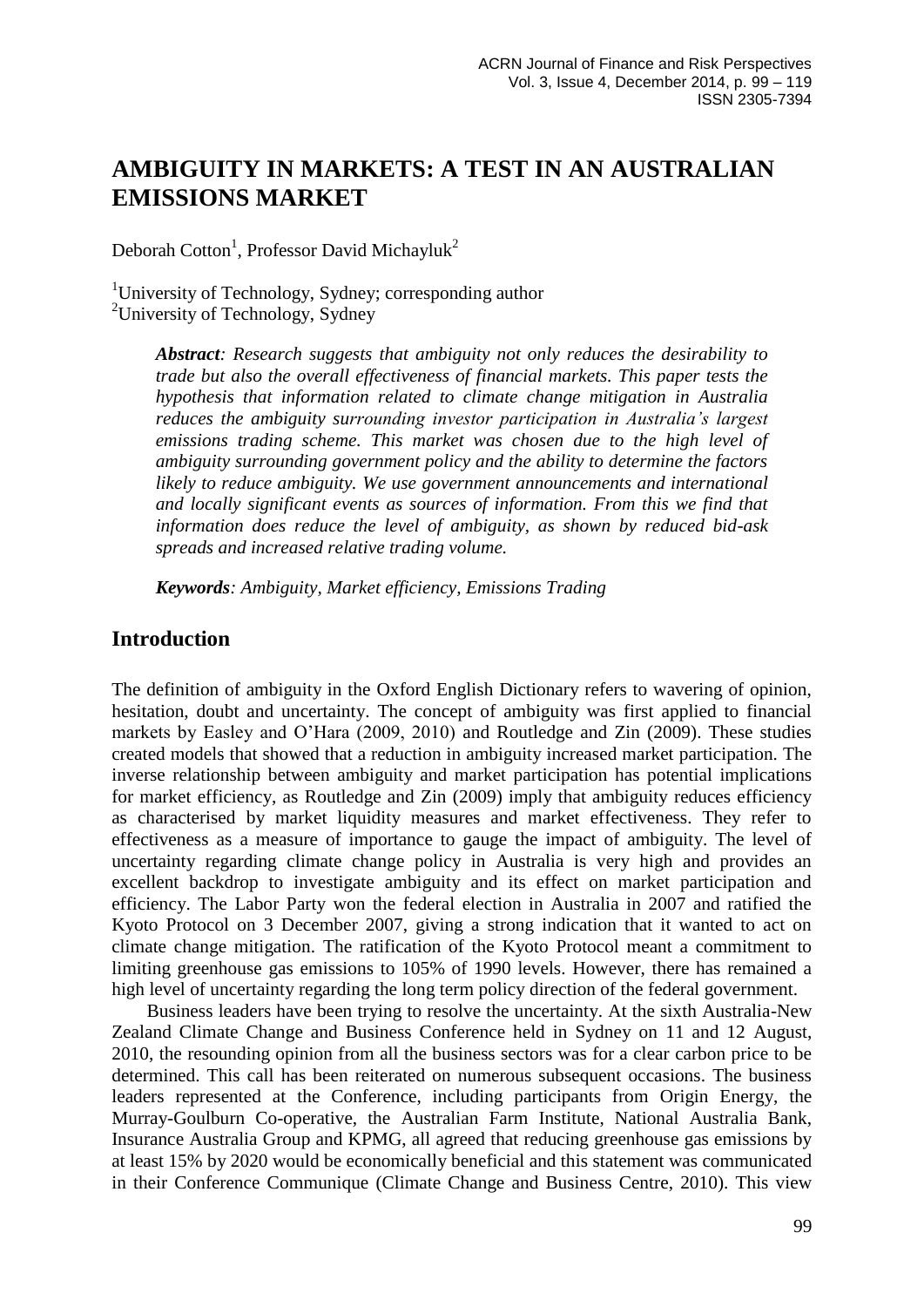has continued with the presentation by Tennant Reed, Principal National Advisor of Public Policy for the Australian Industry Group at the 2013 Carbon Expo stating that 'Policy/budget vagaries are damaging' (Carbon Expo Australasia 2013). In late 2011, legislation for a carbon tax was passed. The legislation applied to approximately 500 of the highest emitting companies in Australia and came into force on 1 July 2012. The Labor Government stated that the tax will be replaced by a carbon pollution reduction scheme (CPRS) on 1 July 2015. It was also intended that a full two-way link would be established at the most three years later with the European Union Emissions Trading Scheme (EU ETS). However, the Liberal/National Coalition ousted the Labor Government in the federal election in September 2013. The new government repealed the carbon tax in July 2014 and appears unlikely to introduce a CPRS.

There are several different markets for abatement and carbon in Australia. Australia has a number of environmental emission reduction schemes set up by the state governments and operating mostly independently of each other in Victoria, New South Wales, Queensland and the Australian Capital Territory. While these schemes may indicate a strong desire at a state level to reduce  $CO_2$ -e<sup>1</sup> emissions, the requirements for emitters covered by each scheme are different, with many participants regulated under more than one scheme.

In this study we empirically investigate the Mandatory Renewable Energy Target Scheme (MRET). The MRET is Australia's largest and only national renewable energy trading scheme and is also the most liquid emissions trading scheme with the highest volume and number of trades. The scheme began on 1 January 2001, with the goal of encouraging the generation of additional energy from renewable resources, thereby reducing greenhouse gas emissions. The MRET acted as a complement to the carbon tax and, therefore, MRET participants were likely to have a long term perspective on climate policy information. Uncertainty for those participating in the MRET comes from possible changes to both Australian and international policy direction about climate change mitigation.

We focus on measuring market efficiency, using the bid-ask spread and volume as indicators, through information asymmetry and liquidity, respectively. Another metric, effectiveness, in an emissions trading market would be measured by the reduction in emissions found in the particular country or region during the period of the market's operations. While the net impact and therefore effectiveness of the considered scheme is beyond the scope of this paper, the Australian Governments' 2012 National Inventory Report to the UNFCCC (2012) shows that emissions levels from the energy sector increased by 44.2% from 1990 to 2012 .

This paper examines whether more certainty in long-term government policy direction, and enacting of legislation at the federal level, reduces ambiguity and increases efficiency. The focus of this paper is on domestic action which is where the federal government has the most power through law. Easley and O'Hara (2009) demonstrate that the legal system affects participation in markets by contributing to the level of ambiguity. This link is examined in this paper by including changes in the regulations, surrounding climate change policy and their announcements in Australia as indicators of information in the market. Focusing on this market is beneficial since other broader markets would be affected by a greater diversity of regulatory, and even general, information issues that would make it more difficult to measure the effect on uncertainty, ambiguity and efficiency.

The remainder of the paper is organised as follows. The next section reviews the literature on the effects of ambiguity in financial markets, information provided by the bidask spreads and policies surrounding the issue of climate change. It then explains the data used in this study, including the measures used to indicate information in this study. The

1

<sup>1</sup> CO2-e is a way of describing different greenhouse gases in a common unit i.e. for any quantity and type of greenhouse gas,  $CO_2$ -e signifies the amount of  $CO_2$  which would have the equivalent global warming impact.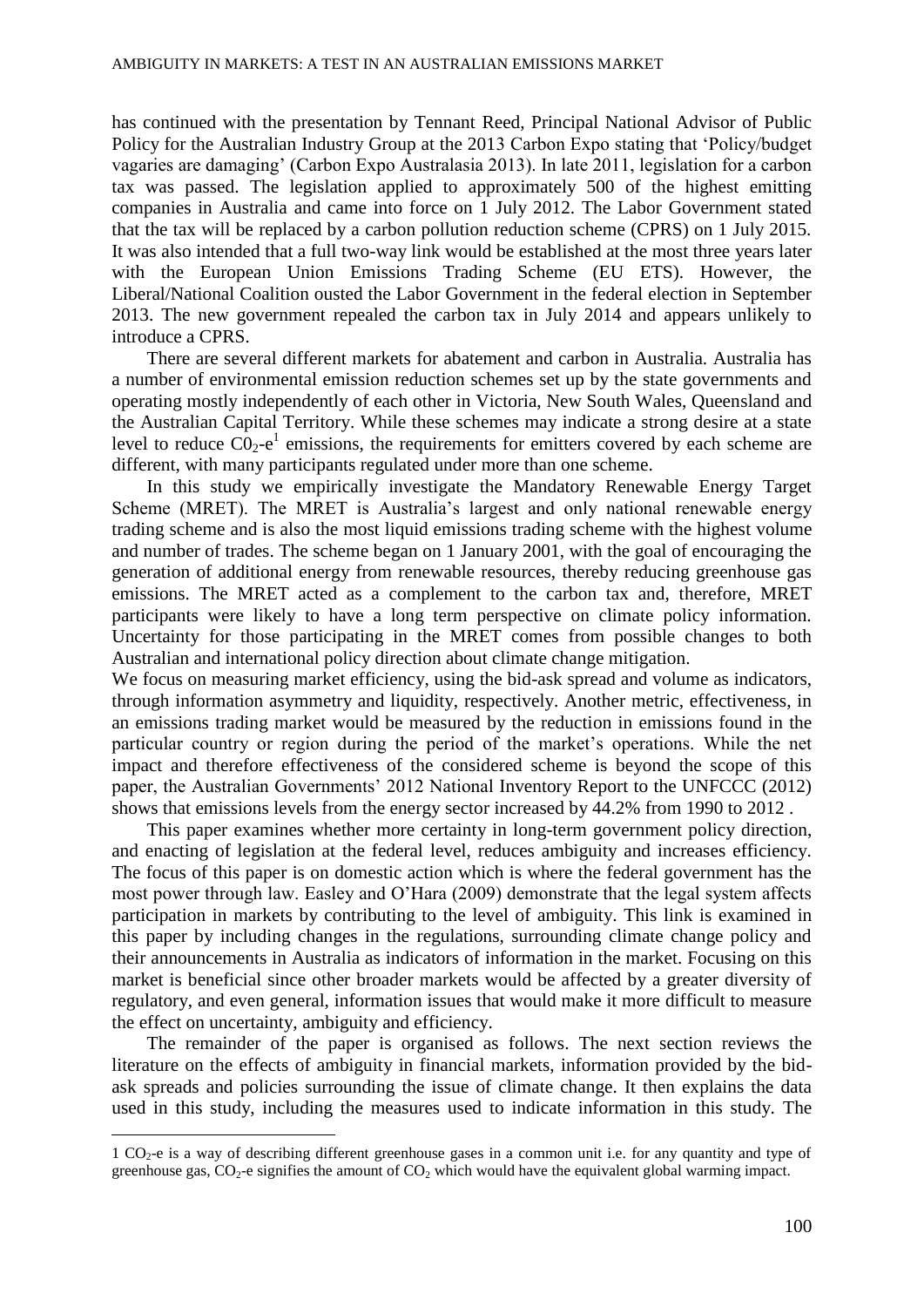section following that shows the methodology that is used to test for ambiguity in the considered markets, while we next provide the results of the empirical analysis. Finally, the paper presents the conclusion and examines the effects of ambiguity from both market and climate change mitigation perspectives.

# **Literature**

Much of the literature surrounding investment decisions is based on utility maximisation theory, which asserts that the consumer attempts to get the greatest value possible from the least amount of expenditure in order to maximise the total value derived from their available dollars (Stigler, 1950). According to theory, investors do this by considering the amount and probability of the return. Early work by Savage (1954) proposes an alternative to simple probabilities by suggesting people have a 'degree of belief' about an event, whereby a person will have a general preference for one event over another, even if they have the same prize and same probability of occurring. Drakopoulos (1992) looked further back at Keynes' views on consumer behaviour from 1937, where he rejected the utility maximising model. Keynes believed consumption depended on both objective and subjective factors. On the spending side he included factors such as enjoyment, short-sightedness, generosity, miscalculation, ostentation and extravagance. The motives for saving included precaution, foresight, calculation, improvement, independence, enterprise, pride and avarice. These additional components all suggest that consumer behaviour is influenced by factors other than simple probabilities and expected outcomes. Dow and Werlang (1992) distinguish between risks and uncertainties in investment decisions. They suggest that 'an agent gambling on the toss of a coin about which he knows nothing may behave qualitatively differently from when he knows whether the coin is biased and if so by how much' (p. 197). They suggest that the agent's behaviour will reflect uncertainty aversion or, as it is termed in this paper, ambiguity aversion.

### *Ambiguity*

In 1961 Ellsberg looked at the difference between quantifiable uncertainty, or risk, and unmeasurable uncertainty where the probabilities of events are unknown. Unmeasurable uncertainty was tested in what is known as the Ellsberg Paradox. Ellsberg (1961) undertook an experiment which showed that when given the choice, individuals tend to prefer a known probability to an unknown one. Recognising the multiple interpretations or inexactness of probability in decision-making has led to research into ambiguity.

Ambiguity can lead to lower pricing, extreme preferences for reductions in ambiguity or even non-participation. For example, Sarin and Weber (1993) find that an ambiguous asset induces some psychological discomfort. They study bidding situations such as oil leases and mineral rights, where the object of the sale involves ambiguous probability, due to a lack of information or prior experience in the particular site. They find that the bid prices and market prices of the ambiguous assets are consistently below those of the unambiguous assets. Bossaerts et al. (2010) find that these ambiguity-averse investors have an indirect effect on prices because these investors perceive an increase in the per capita amount of risk that is to be shared among the marginal investors. The ambiguity-averse investors will always choose to hold an unambiguous portfolio no matter the cost of such a portfolio. Easley and O'Hara (2005) find that mispricing from ambiguity also induces non-participation. They suggest that not only will investors avoid the unknown distribution, as shown in the Ellsberg Paradox, but they will act in a pessimistic way and assume the odds will not go their way. Easley and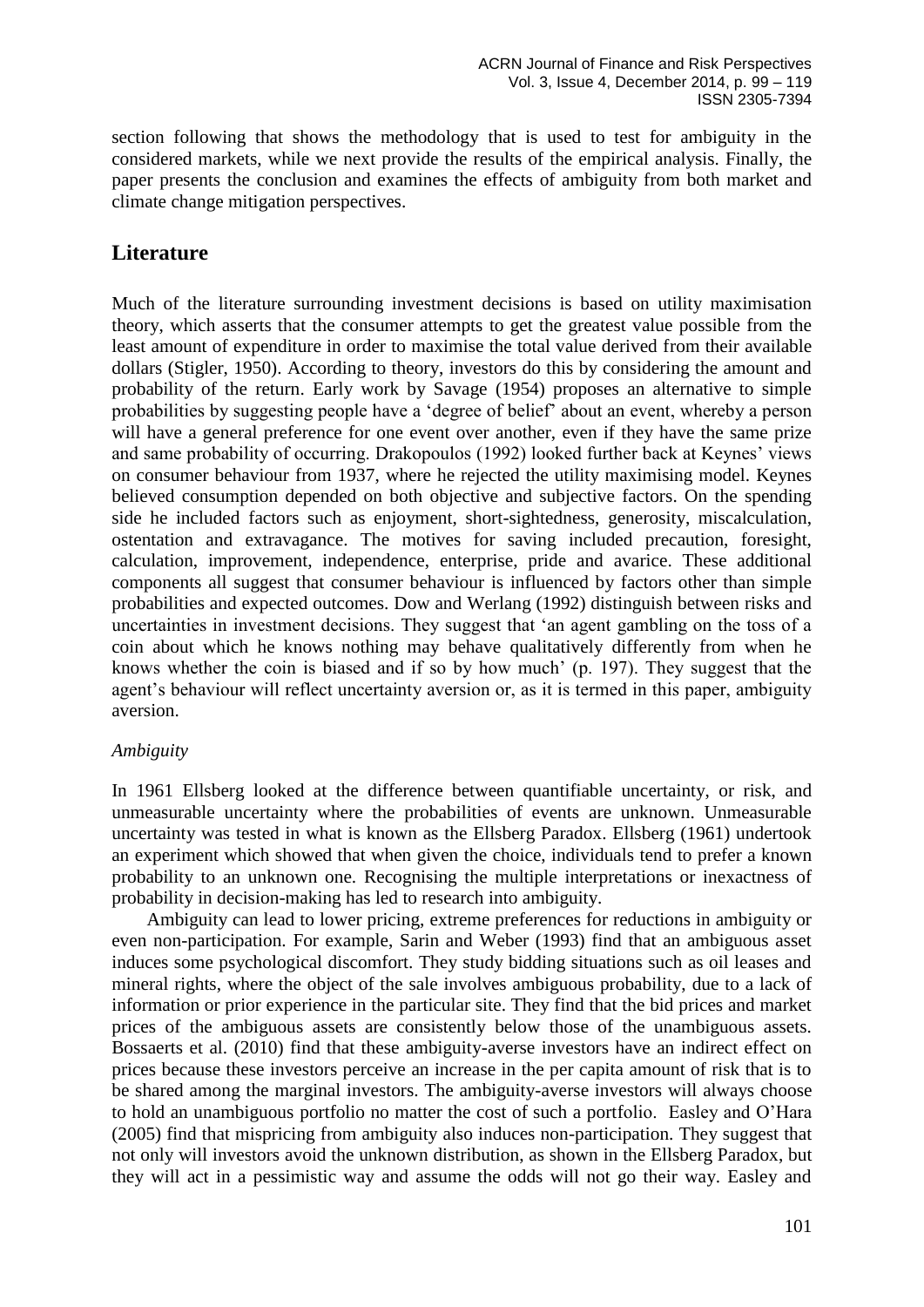O'Hara suggest that seemingly irrelevant events can lead ambiguity-averse investors to exit a market and this phenomenon may explain why markets appear to overreact. Their paper has a government policy implication, since they suggest that regulations that rule out unlikely outcomes can play an important role in keeping ambiguity-averse investors in the market.

If ambiguity-averse investors stay in a market they may be affected by a general mood in the market, and they may also assign large weights to seemingly low-probability occurrences. A general contagion among investors is demonstrated by Ford et al. (2006) who use Choquet expected utility theory (CEU) to argue that attitudes towards uncertain outcomes lead to general swings in the market, depending on levels of optimism or pessimism. The CEU model 'allows for taking into account a fuller array of behaviours under uncertainty' (Chateauneuf and Cohen, 2000, p.297). Ford et al. (2006) suggest that ambiguity-averse investors place more weight on extreme outcomes, and particulalry pessimistic ones, exacerbating these swings. They also suggest that both herd and contrarian behaviour among informed traders can be rational when their market is affected by ambiguity, suggesting that there are situations where it is rational for informed traders not to trade.

Ambiguity may lead to a decrease in the optimal exposure to a risky asset and affect asset pricing. In a review article, Guidolin and Rinaldi (2013) find that the level of investment in international stocks may be less than optimal and that there tends to be overinvestment in familiar assets. The recent global financial crisis provided some insight into behaviour around uncertainty, since, during this period, many securities which in normal circumstances were regularly bought and sold were simply not traded. There may also be an ambiguity premium in asset pricing, as Ui (2011) suggests that limited market participation and larger equity premiums occur when ambiguity is present in the market. Guo (2013) suggests that this phenomenon is also present in credit spreads. Guo finds that an incorporation of the ambiguity aversion may be present in the debt market. Guo links extremely high credit spreads to an ambiguity premium that has been ignored in traditional bond pricing models.

#### *Bid-Ask Spread, Volume and Price*

The way uncertainty is incorporated in the market microstructure literature also provides some insight into ambiguity. In equity markets, Copeland and Galai (1983) demonstrate that the dealers' objective is to maximise profits by setting their bid-ask spread at an optimal level. If they set the spread too wide then they will lose revenue from the liquidity traders but will minimise losses from the informed traders. Alternatively, if the spread is too narrow then the dealers will benefit from the increased trading from liquidity traders but will suffer from an increase in the potential for losses from informed traders. Copeland and Galai conclude that the uncertainty surrounding who is trading results in the dealers setting a wider spread. This is true in particular when there is greater volatility of the stock being traded, when the price levels are higher and when there is a lower volume of trading. Venkatesh and Chiang (1986), among others, confirm the theory that dealers widen the spread when they believe there is an increase in the advantage possessed by informed traders.

The volume of trading also gives some insight into who is trading and information flows. For example, in Karpoffs' (1987) review of research on price and volume relationships, he finds that volume is positively correlated with the magnitude of the price change. He shows that price provides insight into the market evaluation of the information, while volume is a measure of the disagreement between participants in the market. The author suggests that volume is highest when all investors are either optimists or pessimists. A more recent study by Balduzzi et al. (2001) finds significant and persistent increases in trading volume after announcements in the US treasury market. The authors also look at surprise announcements where an increase in the volume of transactions occurs after a pause. The pause most likely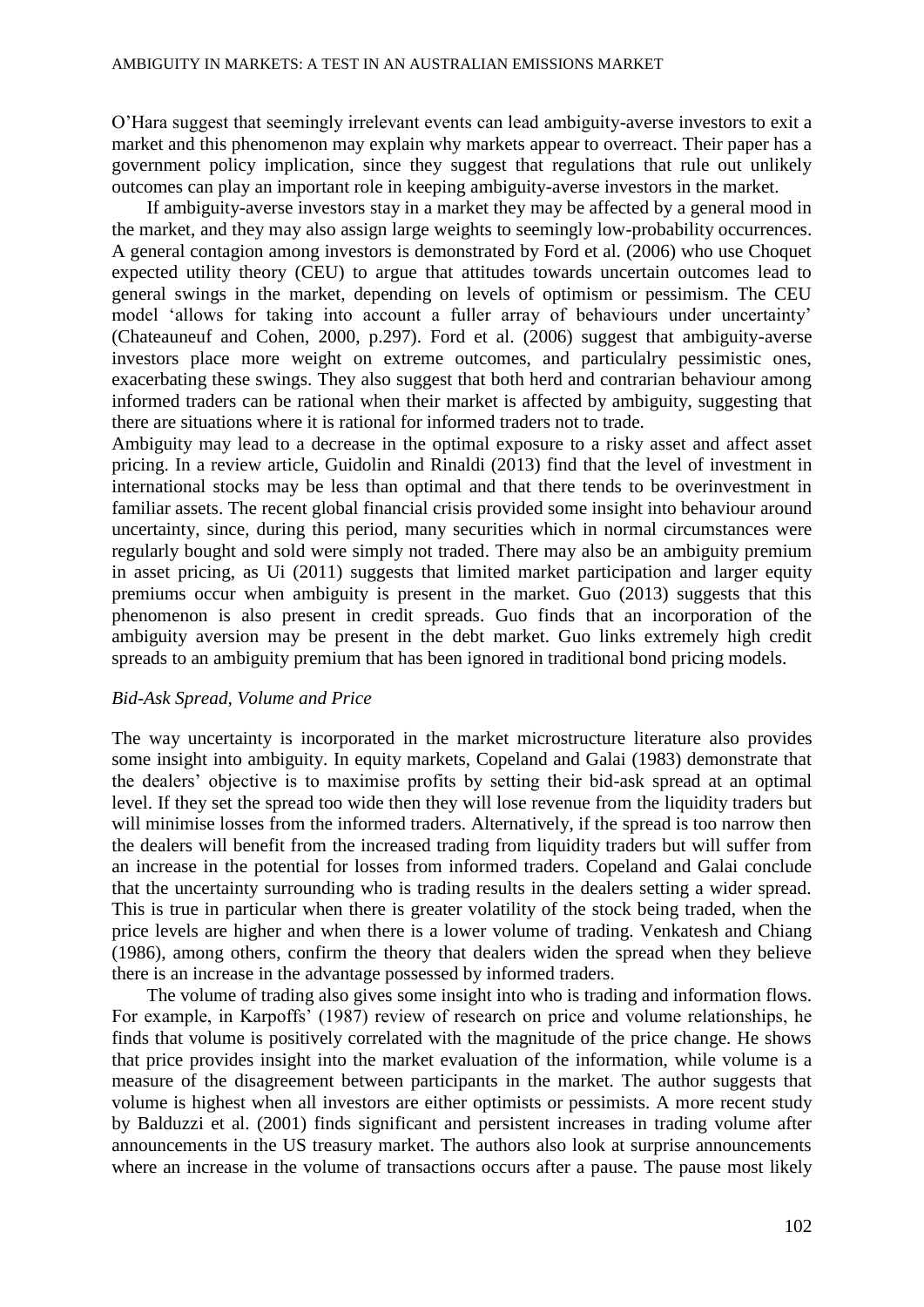indicates that the market processes the announcement before reacting. They find that the bidask spread initially widens after news then reverts the pre-announcement level, suggesting that the uncertainty of the news announcement is reflected in the bid-ask spread. Bomfin (2003) finds a similar occurrence in the stock market in New York, where surprise announcements can temporarily double the size of the bid-ask spread.

Uncertainty related to a lack of trading may provide evidence of information in the market. Easley and O'Hara (1992) suggest that a lack of trading will lead to a smaller spread as market makers assume that there are fewer informed traders in the market and it is therefore safer for them to trade. In contrast, in derivative markets, Routledge and Zin (2009) find that where the appropriate probability distribution about the future cash flows is uncertain, the market maker becomes uncertain about the consequences of derivatives trading. In this case, market makers typically increase the bid-ask spread and reduce liquidity because of the increase in uncertainty.

In summary, this literature indicates that the bid-ask spread is a valuable measure of uncertainty that fluctuates in size when market participants are processing new information. Volume changes, however, can be interpreted in several ways, since an increase in volume indicates a reaction but can also indicate disagreement. For market participants that may be ambiguity-averse, reactions may be swift around changes as they exit a market.

#### *Policy Issues*

The effect on the environment of increases in anthropogenic  $CO_2$ -e emissions has resulted in many governments trying to slow and reverse climate effects. A report on climate change governance for the World Bank by Meadowcroft (2009) listed five main difficulties for existing governance mechanisms. These are fossil fuels, scientific uncertainty, distributional and equity linkages, long time frames and global implications. Fossil fuels, which include coal, petroleum products and natural gas, made up around 95% of Australian energy consumption in 2010 according to Energy Update 2011, a report by the Australian Bureau of Agricultural and Resource Economics (Australian Government, 2011). Australia's dependence on these fossil fuels goes beyond consumption, since metallurgical coal is Australia's largest commodity export, providing 54% of world trade in that product. Australia exports around 67% of domestic energy produced. Australia relies on coal exports because of the income they earn, and because the industry provides over 94,000 jobs. Grubb and Neuhoff (2006) argue that the heavy industry lobbying around allocations within an emissions trading scheme in the EU makes it different from any other type of market. In Australia, the size of the industry and the lobbying are even more extensive, given its greater size relative to the economy as a whole.

Policies such as subsidies and incentives can encourage development and shifting from fossil fuels and this can reduce uncertainty in the industry. Sato et al. (2007) show that a clarification and continuation of the EU ETS provides incentives to the energy-intensive industries to develop longer term technology-related investments. The authors also argue that such incentives would decrease emissions and reduce uncertainty. In Australia, Riedy (2003) notes that there are many subsidies for both fossil fuel production and consumption that encourage their continued use. Clearly, such subsidies are directly opposed to incentives to reducing the consumption and use of fossil fuels. Reidy suggests that the removal of these incentives has the potential to improve economic performance and the effectiveness of greenhouse abatement measures. This will require a resolution of the direction of support by the government.

The possibility that sanctions could be imposed on Australia due to lack of action on climate change increases market uncertainty. A number of countries, including the US and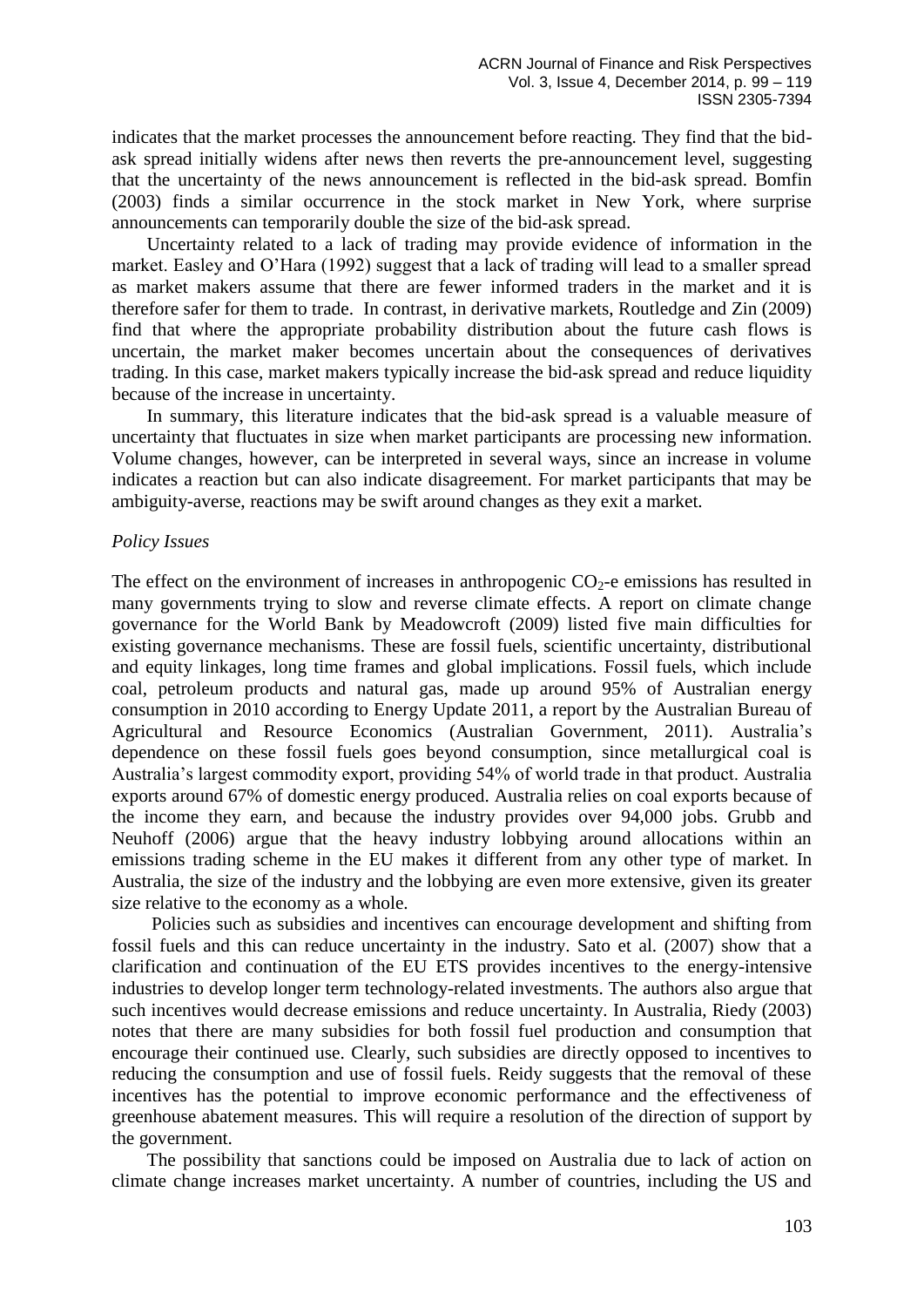EU nations, may penalise those countries they believe are not taking sufficient action on climate change by imposing tariffs. This may affect Australia's export markets for coal and gas. Chevallier (2010) looks at the impact of news regarding Australian emissions trading schemes on electricity prices. His findings suggest that news providing greater confidence about environmental market mechanisms decreases spot prices in electricity markets. This empirical relationship reinforces the role that government can play in convincing all parties of the benefits to greener businesses and earlier action against climate change.

The Intergovernmental Panel on Climate Change (IPCC) (2013) states that climate change occurs largely as a result of human activity, however, there remains uncertainty regarding the tipping points at which radical changes in climate patterns will occur and cause permanent changes. The distributional impact of climate change is also uncertain and this raises a number of equity issues both domestically and internationally for governments.

Climate change evolves over decades, centuries even, making managing it very difficult and also contributing to uncertainty. In part due to the cumulative and delayed effects of emissions already in the atmosphere, stopping emissions immediately will not prevent global temperature increases, and the role of governments will necessarily include adapting to these ongoing warming patterns. Contributing to the political confusion, the long time frame around climate change does not fit well with the three or four-year electoral cycle for most governments in Australia. The short political cycle affects policy decisions as the costs of emissions reductions will be borne today, but the benefits will not be evident until decades in the future and more immediate political problems tend to be addressed first.

Global implications are not specifically discussed in this paper. However they are a significant issue for the government, due to the need for climate change policy to be enacted on an international level with flow-on effects to domestic policy. The tendency to wait and see what others may do before implementing any programs may have adverse effects, both economically and environmentally. 'The tragedy of the commons', first discussed by Hardin in 1968, in which self-interest plays a significant part in the abrogation of individual responsibility for a global problem, can be found in the climate change issue. The size of the two largest economies, the US and China, implies that there is likely to be little action elsewhere until they lead international action.

The lack of universal action ensures that some companies can lobby and try to delay costly actions while others might wait before acting. Grubb and Neuhoff (2006) verify uncertainty in this industry when discussing future allocations of permits in the EU ETS. They suggest that companies will delay investment decisions until they can obtain more knowledge about future prices and allocation levels, thereby making better decisions. Further, they state that in the presence of uncertainty, risk aversion, or ambiguity-aversion, is likely to reduce investment. Jotzo and Pezzey (2007) go further to state that this uncertainty is in fact an obstacle to commitments to emissions reductions and that by reducing uncertainty, significant increases in global abatement could occur. The wait and see scenario is tested in an experiment by Fuss et al. (2008), using bifurcating price trajectories to mimic the uncertainty surrounding climate change policy. In this experiment the investor faces two possibilities, one where the government commits to long-term carbon reduction policies and the other where the government completely opts out of any commitment. They show that the investor would wait and see as long as the option value exceeds the losses incurred due to rising expenses from  $CO<sub>2</sub>$  emissions. The longer the time before investment, the less information the investor has about the probabilities of government action in either scenario. This finding confirms the understanding that ambiguity in the market will induce inaction and a trading reduction.

Another avenue of research involves examining the effect of targets on participants. Lester and Neuhoff (2009) provide evidence of the importance of outcome-based targets in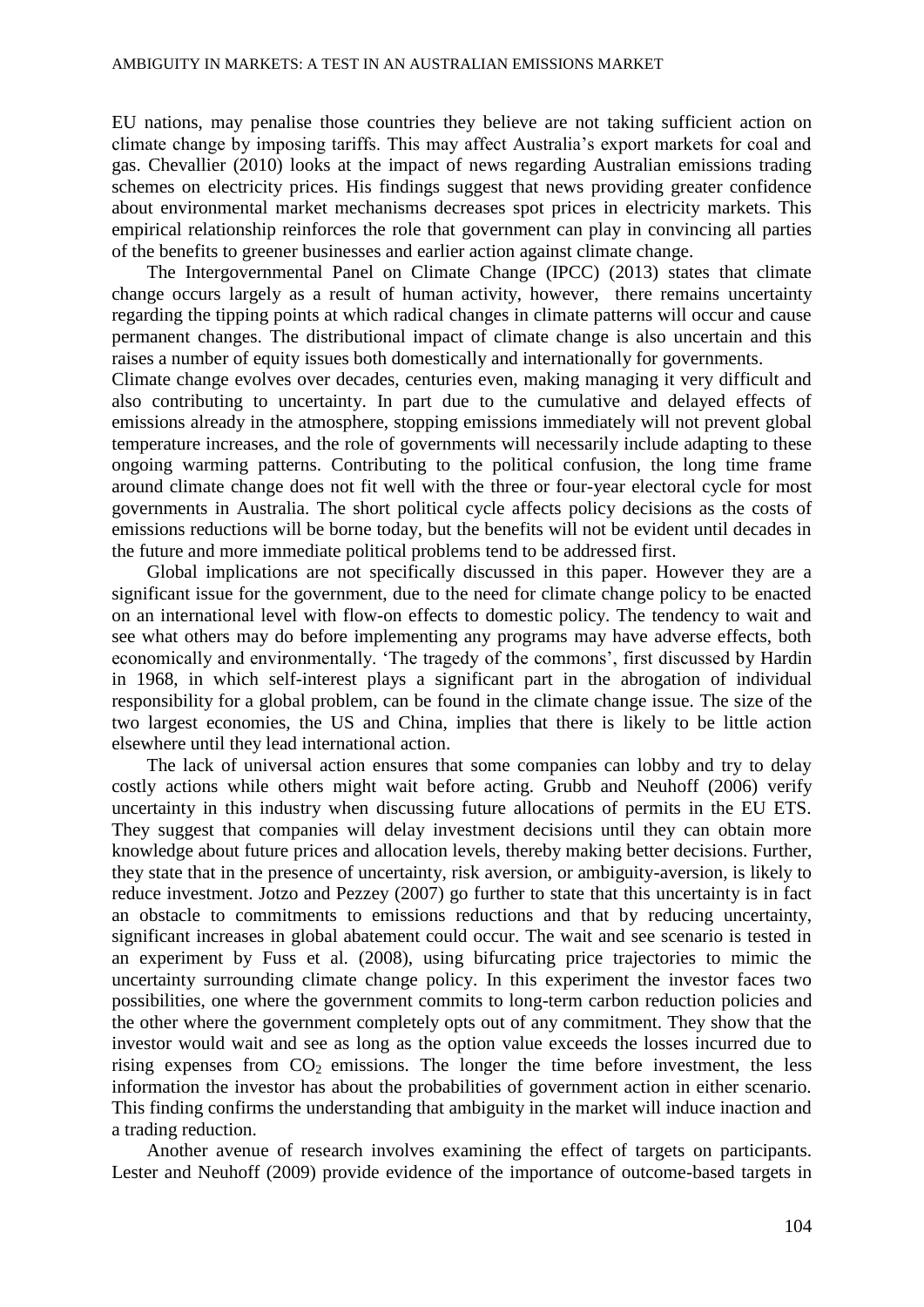climate change policy. They state that while it may be difficult to effectively break down large overarching climate change emissions reduction targets, it is important to set some form of short-term target to achieve better structure for organisations to participate in. The literature identifies the difficulties surrounding ambiguity in existing markets and how uncertainty has been measured in market microstructures. The difficulty in setting government policy increases the uncertainty about how to respond to climate change. In this study, the two streams of literature are combined to examine how ambiguity affects the MRET market.

# **Data and models**

<u>.</u>

### *The Mandatory Renewable Energy Target Scheme*

The Office of the Renewable Energy Regulators (ORER) Annual Reports state that the MRET had 5,726 trades in their Renewable Energy Certificates (RECs) in 2007, 8,519 in 2008, 12,676 in 2009 and 10,710 in 2010. Due to the relatively small number of trades, it is difficult to obtain data on regular trading. The major provider of trade data, Next Generation Energy Solutions, has data on approximately 80% of the trades in RECs and we use their data to determine the level of trades in the market. However, as trading was extremely light in the early years of the MRET, this study only uses data beginning in 2007. The study period ends on 31 December 2010 due to changes in the scheme that severely alter its structure and render any comparison to the earlier period difficult. The changes were a result of legislation introduced in June 2010 that split the RECs into two parts on 1 January 2011: the Large-scale Renewable Energy Target (LRET) and the Small-scale Renewable Energy Target Scheme (SRES). The aim of these changes was to ensure greater certainty for households, large-scale renewable energy projects and small-scale renewable energy installers.

The period analysed includes 209 weekly observations. Weekly bid-ask spread and price information was obtained from the Australian Financial Markets Association (AFMA). They collect the data in the following way: [They send] a form to market participants each Wednesday, seeking their view of the prevailing bid and offer prices for the contracts as at 4pm on Wednesday afternoon. It is important to emphasise that prices are not quotes to actually trade, but an assessment of the prevailing prices from a range of organisations on both sides of the market.<sup>2</sup>

This paper has used as the price a mid-point between the bid and ask prices provided. Figure 1 shows the REC prices and Figure 2 shows the spread during this time period. Figure 3 shows the volume using data supplied by Next Generation Energy Solutions.

<sup>2</sup> AFMA website http://www.afma.com.au/afmadata.html has a complete description of these bids and offers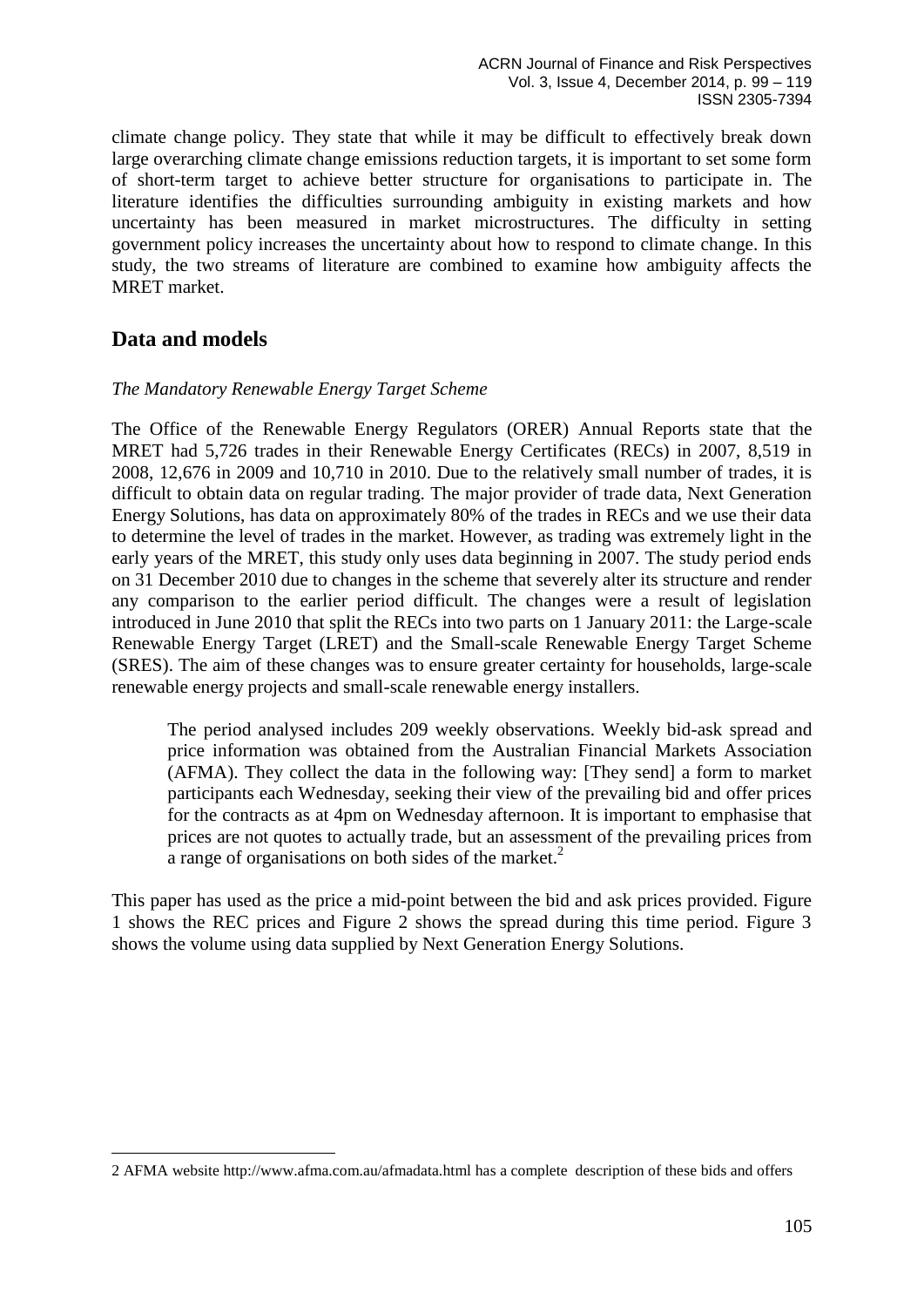

Figure 1: Price of RECs 1 January 2007 to 31 December 2010



Figure 2: Bid-Ask Spread for RECs 1 January 2007 to 31 December 2010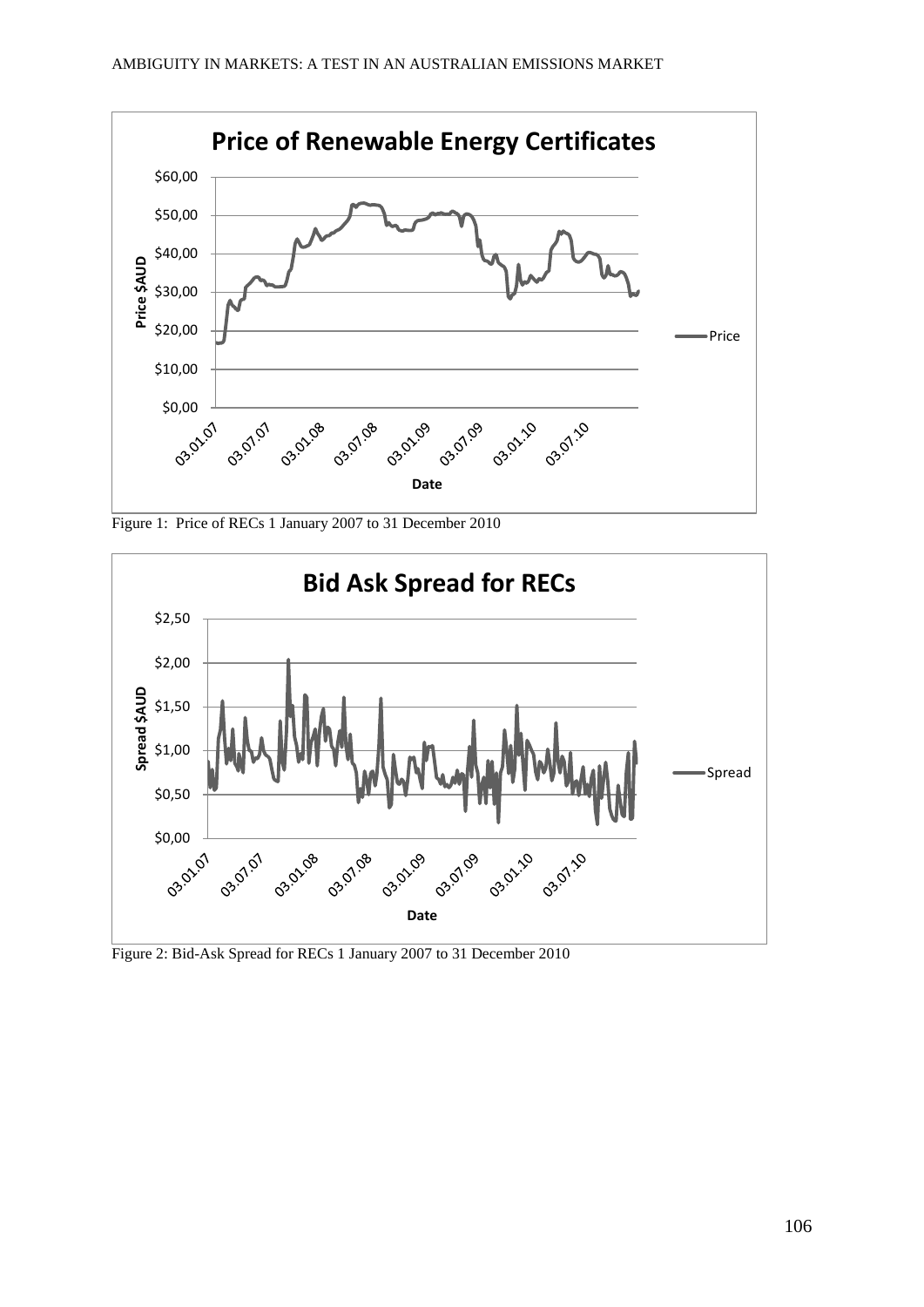

Figure 3: Volume of trades of RECs 1 January 2007 to 31 December 2010

Table 1 below provides summary statistics for the REC price, log of price, spread, relative spread, volume, relative volume and log of relative volume. It is obvious that bid-ask spreads in the considered market, are substantially higher than for many other financial markets, with relative spreads around 2% on average and spreads being greater than \$1.50 for several of the weeks in the considered time period. The REC data exhibits some skewness in volume, suggesting high levels of variability. Price is used as a control variable to ensure variations in the stock price do not influence results that compare the relative spread and volume. In addition, the natural log of the price and relative volume are used in order to control for nonstationarity which is discussed in the next section.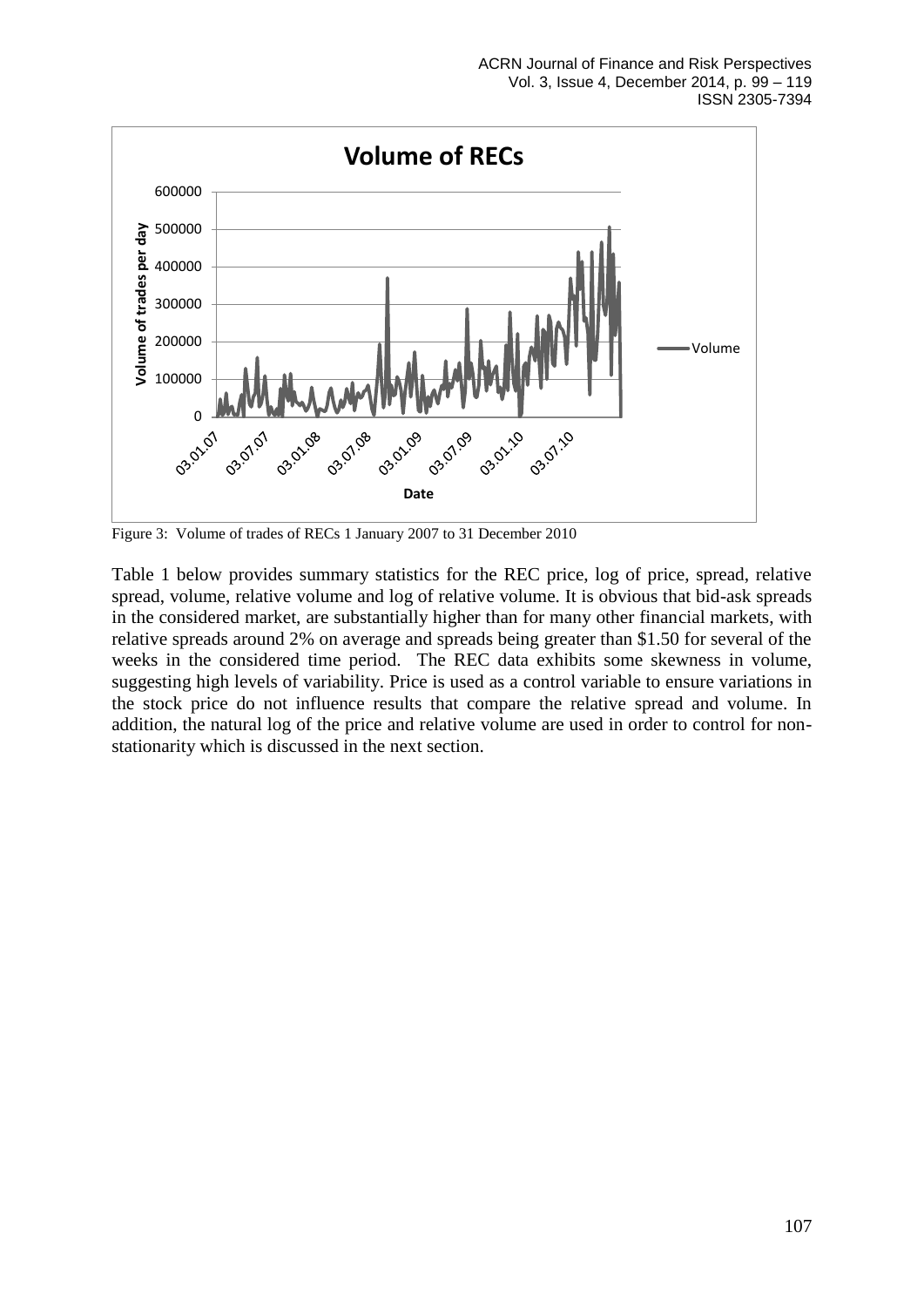| <b>Series</b>                          | <b>Mean</b> | <b>Median</b> | <b>Standard</b><br><b>Deviation</b> | <b>Skewness</b> | <b>Kurtosis</b> |
|----------------------------------------|-------------|---------------|-------------------------------------|-----------------|-----------------|
| Price                                  | 40.29       | 40.38         | 8.61                                | $-0.4164$       | $-0.4315$       |
| <b>Ln Price</b>                        | 3.67        | 6.25          | 0.24                                | $-1.1137$       | 1.8065          |
| <b>Spread</b>                          | 0.84        | 0.82          | 0.31                                | 0.5003          | 0.962           |
| <b>Relative</b><br>Spread <sub>3</sub> | 0.02        | 0.02          | 0.01                                | 0.8176          | 0.5986          |
| Volume                                 | 113,023     | 76,584        | 105,053                             | 1.5283          | 2.05334         |
| <b>Relative</b><br>Volume4             | 2,970       | 1,812         | 2,985                               | 1.7738          | 3.293           |
| <b>Ln Relative</b><br><b>Volume</b>    | 7.46        | 7.50          | 1.18                                | $-2.4846$       | 9.1054          |

Table 1: Summary statistics for the weekly price, log of price, spread, relative spread, volume, relative volume and log of relative volume for the Renewable Energy Certificates from 1 January 2007 to 31 December 2010.

*Note:* The number of observations for all series is 209

*News* 

1

There are a number of distinct news items that we identify and use in this study after reviewing the history that led to the development of the MRET market. The introduction of a federal scheme has been an ongoing process since 2004 when the ministers of the states and territory governments set up the National Emissions Trading Taskforce to look into a cap and trade scheme to cover all of Australia. While at that time a federal scheme was considered likely to be implemented, the states and territories commenced their own individual schemes due to the lack of federal action. The initial discussions by the federal government regarding an emissions trading scheme for Australia began with the Prime Ministerial Task Group instigated by the Howard Coalition Government on 10 December 2006. The final report was presented on 31 May 2007 which outlined a proposed Australian domestic emissions trading scheme along with complementary policies, aiming to reduce emissions while remaining economically competitive. On 30 April 2007 the then Federal Labor Opposition and the state and territory governments commissioned an independent study to be undertaken by Professor Ross Garnaut. At the end of September 2008 the final report for the Garnaut Review was issued. This was a significant step and is listed as a separate exogenous variable in the models in this paper. The report outlined an emissions trading scheme with complementary measures to lower the costs of emission reductions and to correct some noted market failures. It also made clear a global commitment would be critical to any ability to achieve necessary emission reductions to achieve the goals of the Kyoto Protocol.

On 24 November 2007 the Australian Labour Party was elected to government, replacing the Coalition. On 3 December 2007 they established the Department of Climate Change and Energy Efficiency, appointing Dr Martin Parkinson as Secretary. In July 2008 this department released a Green Paper that outlined the CPRS as part of the federal

<sup>3</sup> Relative spread is the bid ask spread divided by the share price.

<sup>4</sup> Relative volume is the volume divided by the share price.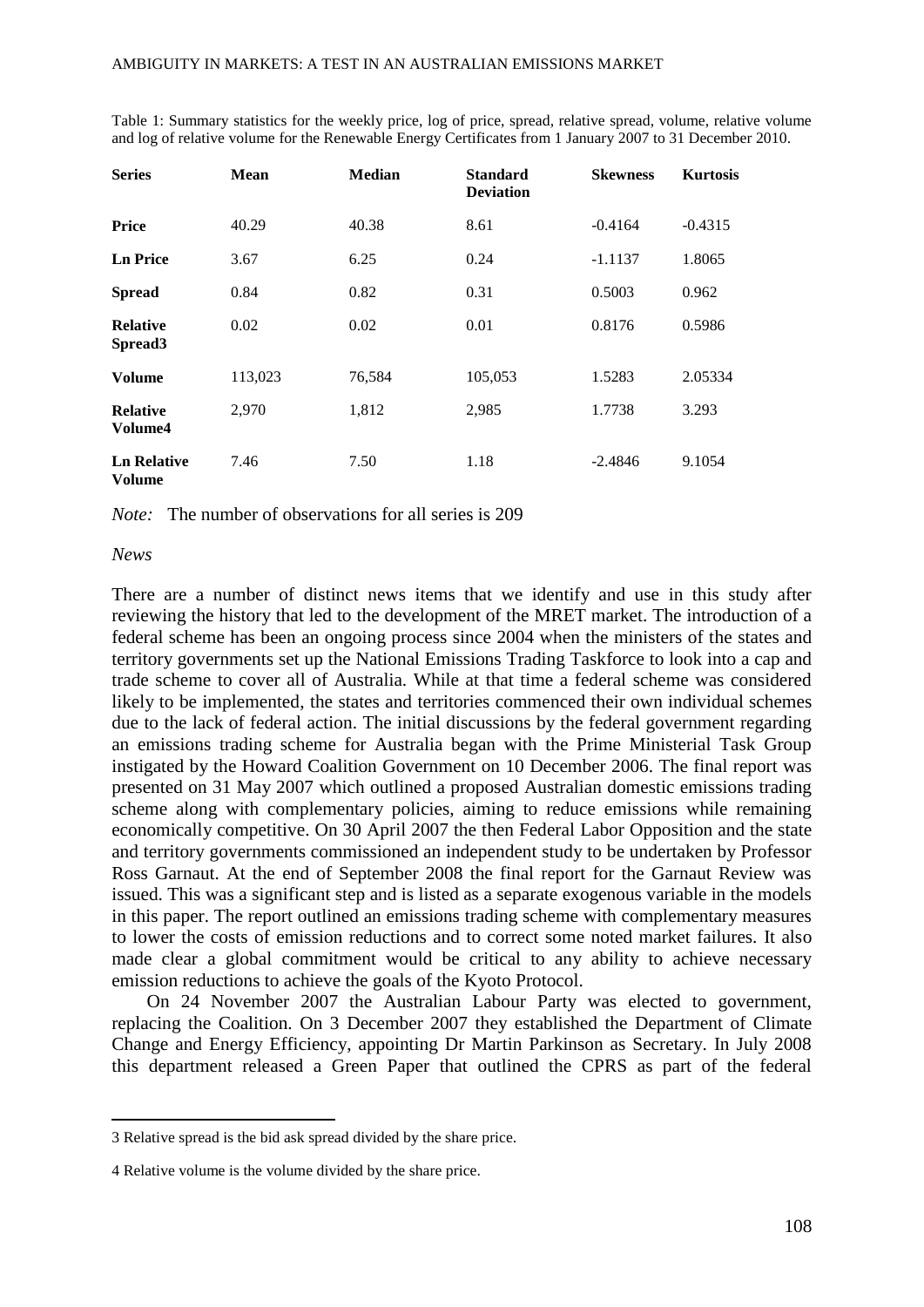government's future climate change strategy. We classify this event as an exogenous information event in our models.

After receiving over 1,000 submissions to the Green Paper, the government released the final version of the CPRS in a White Paper in December 2008. The release of the White Paper is also classified as an exogenous event in our models. The CPRS legislation was introduced to Federal Parliament on 14 May 2009. It was passed in the House of Representatives on 4 June 2009. It was rejected in the Senate on 13 August 2009, introduced again on 22 October 2009 suffering a further defeat on 2 December 2009. The scheme was deferred in early May 2009 with expected implementaton on 1 July 2011. This deferral is included as a separate exogenous dummy variable due to the impact it had on the emissions trading market. The deferral was not anticipated by the market. However, the later delay in April 2010 caused much less disturbance and is listed only as a news item and not a separate variable. Jotzo and Betz (2009) analysed the features and opportunities of this scheme and detail many inconclusive issues. The government was still assessing whether or not to include agricultural emissions from 2015 onwards, the level of free allocations of permits to emissions-intensive, trade-exposed industries and possible links with the New Zealand Emissions Trading Scheme.

The news items chosen for this study include the items from the above list of reports and other items we believe may have affected the MRET. There is a total of 65 items, and their details are reported in Appendix 1. All legislative changes that affected market ambiguity such as effects on regulation, were reported separately. There were 19 such events over the period. It is worth noting that many of these regulatory changes were pre-empted in news releases and included in the general news. We have included as separate items the release of the Green Paper, the Garnaut Report, the White Paper and the initial delay in the CPRS. The information came from publicly available information on both government and other news websites. These websites include the Australian Government Department of Climate Change and Energy Efficiency<sup>5</sup>, the MRET<sup>6</sup>, Point Carbon<sup>7</sup> and the UNFCCC<sup>8</sup>. As the information is received on a daily basis and the data we are using is weekly, we have taken a dummy to indicate a news item during the previous week. Any item received on the day the data is taken, is included as news for the following week, as our analysis indicates a stronger relationship between the considered dependent variables and the occurrence of news two days after the announcements. This delay is believed to be indicative of the market processing the information.

### **Methodology**

1

The news events discussed above are used as explanatory variables in a regression analysis, examining REC spread and volume on the MRET market. We investigate the hypothesis that the majority of new information provided, in particular by government bodies, reduces uncertainty in the markets and thereby reduces the level of ambiguity. Uncertainty will be

<sup>5</sup> http://www.climatechange.gov.au

<sup>6</sup> [http://www.orer.gov.au](http://www.orer.gov.au/)

<sup>7</sup> [http://www.pointcarbon.com](http://www.pointcarbon.com/)

<sup>8</sup> [http://www.unfccc.int](http://www.unfccc.int/)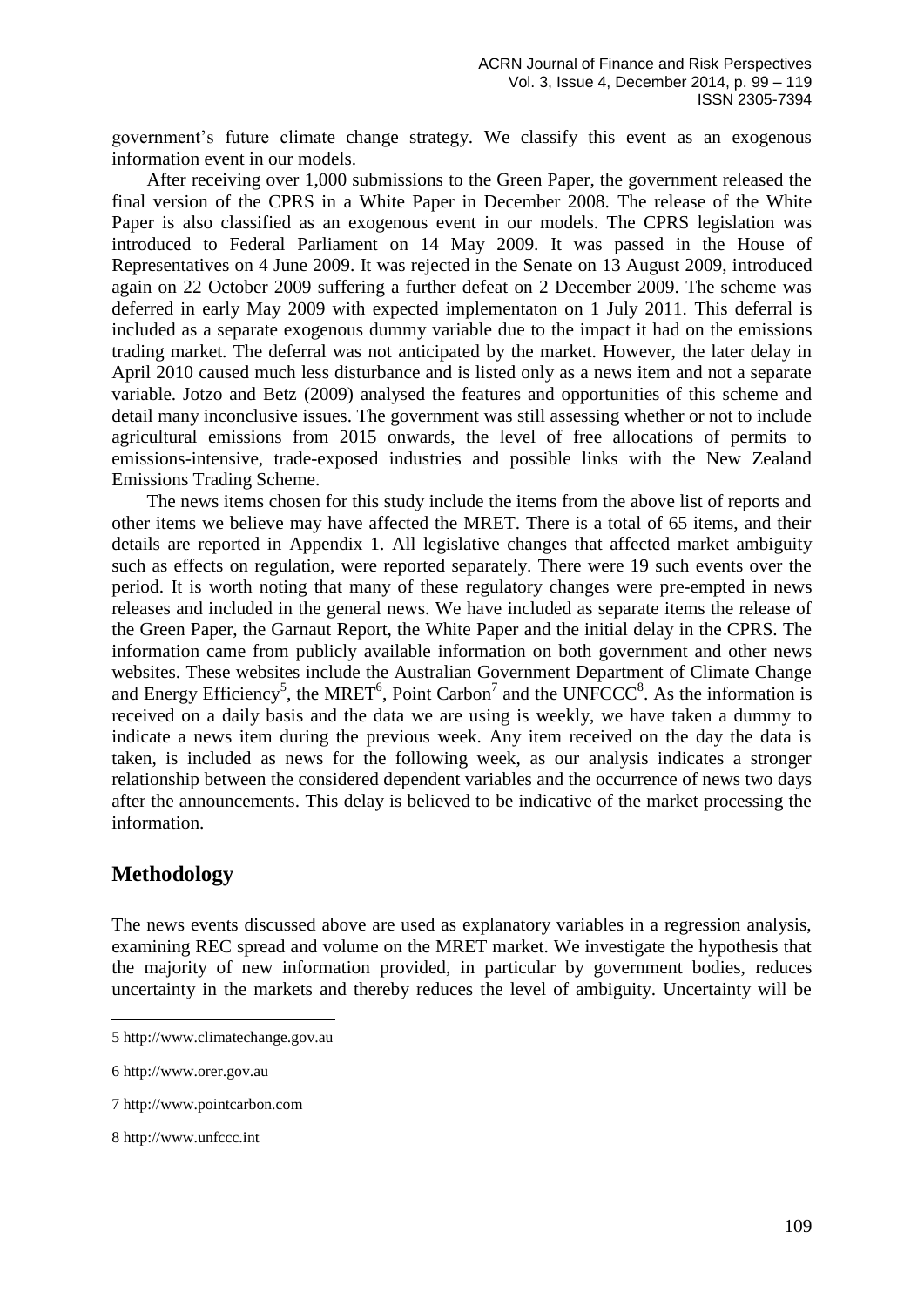measured using the bid-ask spread and we hypothesise that the spread will decline with the release of new information. Furthermore, using the same logic, we hypothesise that volume will increase as ambiguity is reduced with releases of information.

In addition, the prices of the RECs will be used to determine if there is any effect from the news releases. The hypothesis is that news releases will indeed be new information to the market and thus we will expect a reaction, either positive or negative, and this will affect the price. If there is a price reaction this will provide support for the view that the news is indeed informative and thus we would expect changes in levels of ambiguity.

Natural logs of both relative volume and price are used to mitigate the wide price dispersion. The regression model is shown in equation (1).

$$
\rho_{t} = \alpha + \beta_{3} \text{Delay} + \beta_{4} \text{Garraut} + \beta_{5} \text{Green} + \beta_{6} \text{News} + \beta_{7} \text{Regularian} + \beta_{8} \text{White} + \varepsilon_{t}
$$
\n(1)

Where:  $\rho_t$  = the dependent variable of interest at time t  $\alpha$  = intercept  $\beta_i$  = coefficient for the independent variable i Delay = first delay of the CPRS variable  $Garnaut = release of the Garnaut report variable$ Green = release of the Green paper variable News = general news items variable  $Regularion = regularory changes variable$ White = release of the White report variable  $\varepsilon_t$  = error term at time t

Unit root tests were conducted using the Augmented Dickey Fuller test statistics for stationarity (Dickey and Fuller 1981). We were able to reject the hypothesis of a unit root at levels for the log of relative volume, log of price and relative spread. The relative values are the actual values divided by the price. These tests were undertaken in order to reduce the likelihood of spurious regression which can occur due to non-stationarity.

The models for each dependent variable are estimated using stepwise regression, applying backward elimination. Thus, for each dependent variable, we start with all candidate variables, testing the deletion of each variable based on model comparison to the current model. In each step, the variable (if any) that improves model performance the most by being deleted is excluded from the model. The procedure is repeated until no further improvement to the model is possible. Hereby, the adjusted R square and F statistic are used to determine the significance of each model.

### **Results**

#### *Bid-Ask Spread*

We are interested in testing whether the majority of new information provided, in particular by government bodies, reduces the level of ambiguity in the market. In a first step, we use the relative bid-ask spread for the RECs as a proxy for ambiguity and examine the following hypothesis:

*H0: Information events reduce the relative bid-ask spread vs H1: Information events do not reduce the relative bid-ask.*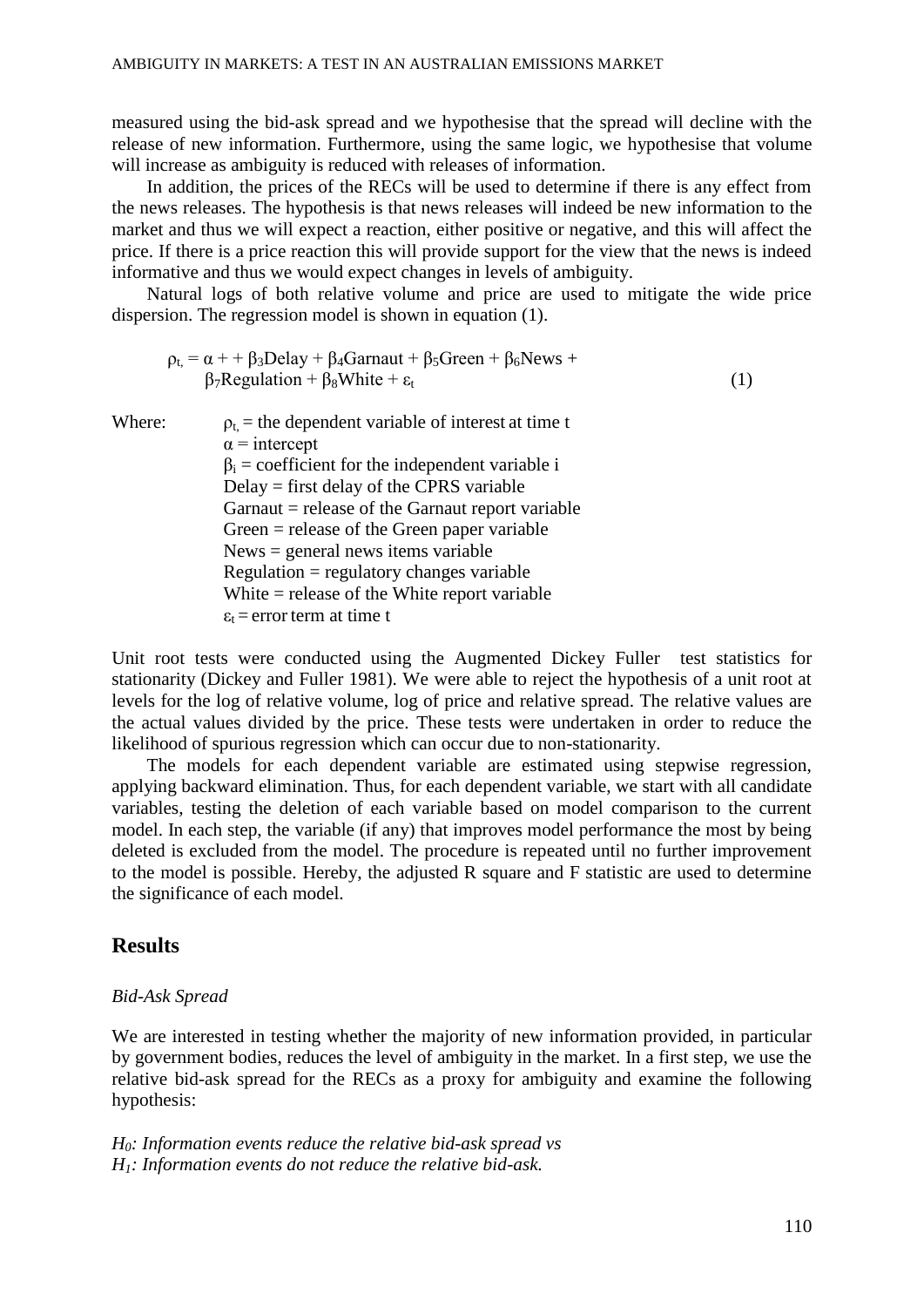Table 2: Regression Analysis Results for LHS Variable Relative Spread

#### **LHS Dependent Variable: Relative Spread**

#### **Number of Observations: 209 after adjustments**

| <b>Variable</b>     | <b>Coefficient</b> | <b>Standard Error</b> | t Statistic | <b>Probability</b> |
|---------------------|--------------------|-----------------------|-------------|--------------------|
| Constant            | 0.0292             | 0.0010                | 28.6329     | 0.0000             |
| <b>News</b>         | $-0.0043$          | 0.0013                | $-3.2960$   | 0.0012             |
| Green Paper         | $-0.0097$          | 0.0012                | $-7.8716$   | 0.0000             |
| Adjusted R-squared  | 0.2640             |                       |             |                    |
| <b>F</b> Statistic  | 38.3032            |                       |             |                    |
| Prob. (F-statistic) | 0.0000             |                       |             |                    |

Table 2 reports the results for the conducted stepwise backward regression analysis where the optimal model determined is as follows:

Relative Spread<sub>t</sub> =  $0.0295 - 0.0043$  x News –  $0.0097$  x Green +  $\varepsilon_t$  (1a)

Where: Relative Spread<sub>t</sub> = relative spread at time t Green = release of the Green paper  $News = general news items$ 

The results illustrate that several of the considered variables were removed by the iterative procedure, since they were not statistically significant or did not significantly improve the model's explanatory power. However, the coefficients of the two remaining explanatory variables, news and green paper, indicate a negative effect on the relative spread. This finding supports the first hypothesis that information reduces uncertainty and ambiguity in this market. Note that for news items we do not distinguished between good or bad news, but consider additional news simply as an indication of more information in the market. The negative coefficient indicates that more news reduces the relative spread. Similarly, the release of the Green Paper provided the market with a strong indication of future policy and is associated with a reduction in the relative spread. The F Statistic indicates the model is highly significant with an adjusted  $R^2$  of 26.4%, indicating that about one-quarter of the variation in the relative spread can be explained by the model.

### *Relative Volume*

In a second step we use trading volume as a proxy for ambiguity in the market and apply stepwise regression, using the same explanatory variables as for the relative price spread. We would expect news items to be associated with increases in volume, if the news reduces uncertainty and ambiguity and thereby enhances additional trading in the market. Thus, we test the following hypothesis:

### *H0: Information events do increase the volume of trading, vs H1: Information events do not increase the volume of trading*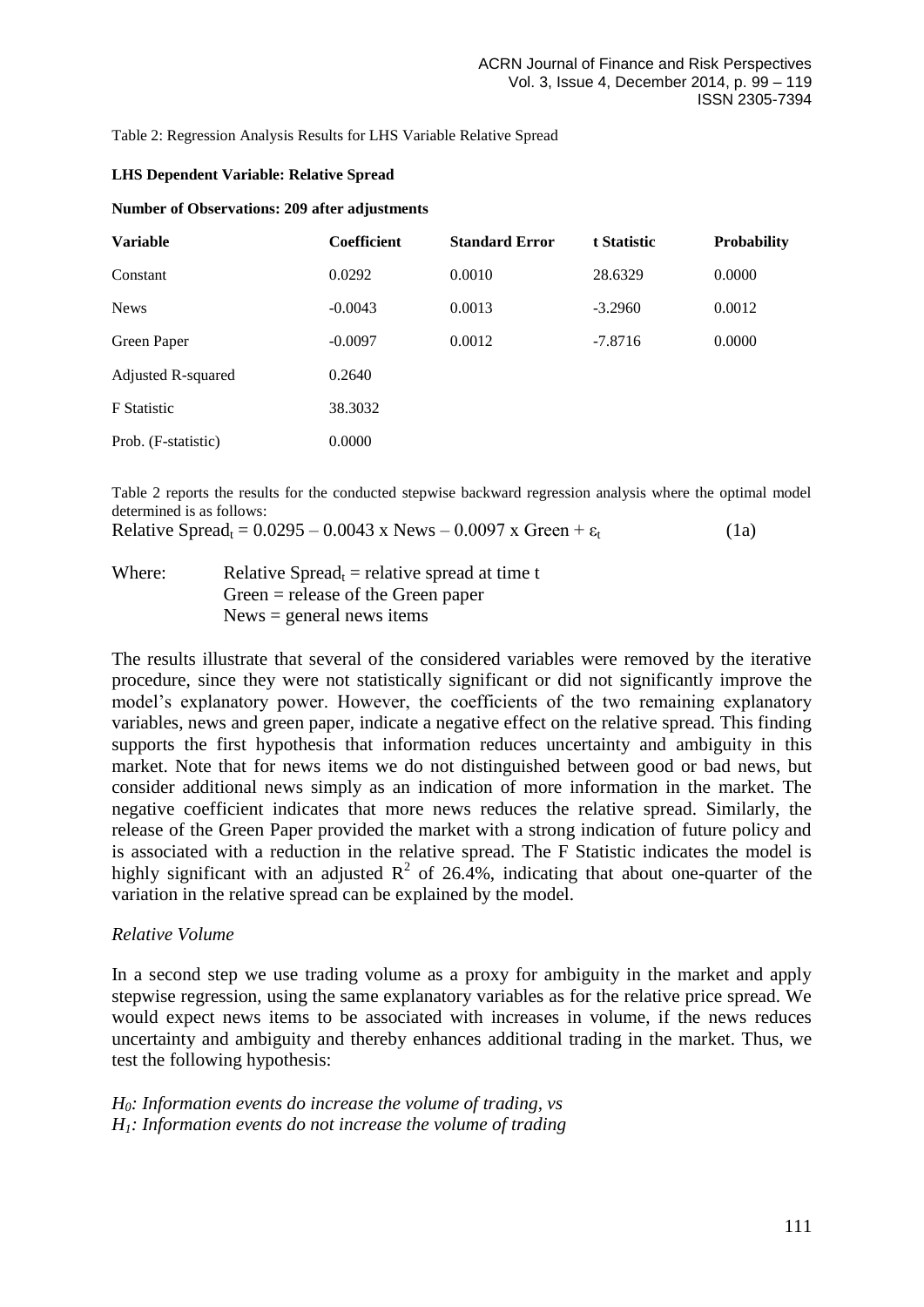Table 3: Regression Analysis Results for LHS Variable Log of Relative Volume

#### **LHS Variable: Log of Relative Volume**

#### **Number of Observations: 209 after adjustments**

| <b>Variable</b>     | <b>Coefficient</b> | <b>Standard Error</b> | t Statistic | <b>Probability</b> |
|---------------------|--------------------|-----------------------|-------------|--------------------|
| Constant            | 6.4303             | 0.1631                | 39.4356     | 0.0000             |
| Delay               | 1.0695             | 0.2774                | 3.8556      | 0.0002             |
| Green Paper         | 0.6193             | 0.2836                | 2.1834      | 0.0301             |
| Adjusted R-squared  | 0.2140             |                       |             |                    |
| <b>F</b> Statistic  | 29.3203            |                       |             |                    |
| Prob. (F-statistic) | 0.0000             |                       |             |                    |

Table 3 reports the results for the stepwise regression analysis with the relationship estimated as follows:

Log Relative Volume<sub>t</sub> = 6.4303 + 1.0695 x Delay + 0.6193 x Green + $\varepsilon_t$ (1b)

Where: Log Relative Volume<sub>t</sub> = log of the relative volume at time t Delay – first delay in the start of the CPRS Green – release of the Green Paper

Again, in this model several of the considered variables are deemed to be statistically insignificant, and are therefore not excluded from the model. The delay and green paper indicate positive effects on the relative volume that support the tested hypothesis, i.e. information will increase the volume by reducing the ambiguity in the market. The delay, even though it was an indication of a deferral of a policy that the market may have previously thought was occurring, still contributed to an increase in volume. This may be an indication that any information, where there was previously some uncertainty, is seen to reduce ambiguity for market participants. The Green Paper is again seen as an indicator of information in a similar way as for the bid-ask spread. The model is statistically significant as can be seen by the F statistic and explains approximately 21% of the variation in trading volume with an adjusted coefficient of determination  $R^2 = 0.214$ .

#### *Price*

We also examine whether additional information will have a significant impact on observed REC prices. Therefore, REC price is being used as the dependent variable and a stepwise regression is conducted to test the following hypothesis.

*H0: Information events do affect the REC prices, vs. H1: Information events do not affect REC prices.*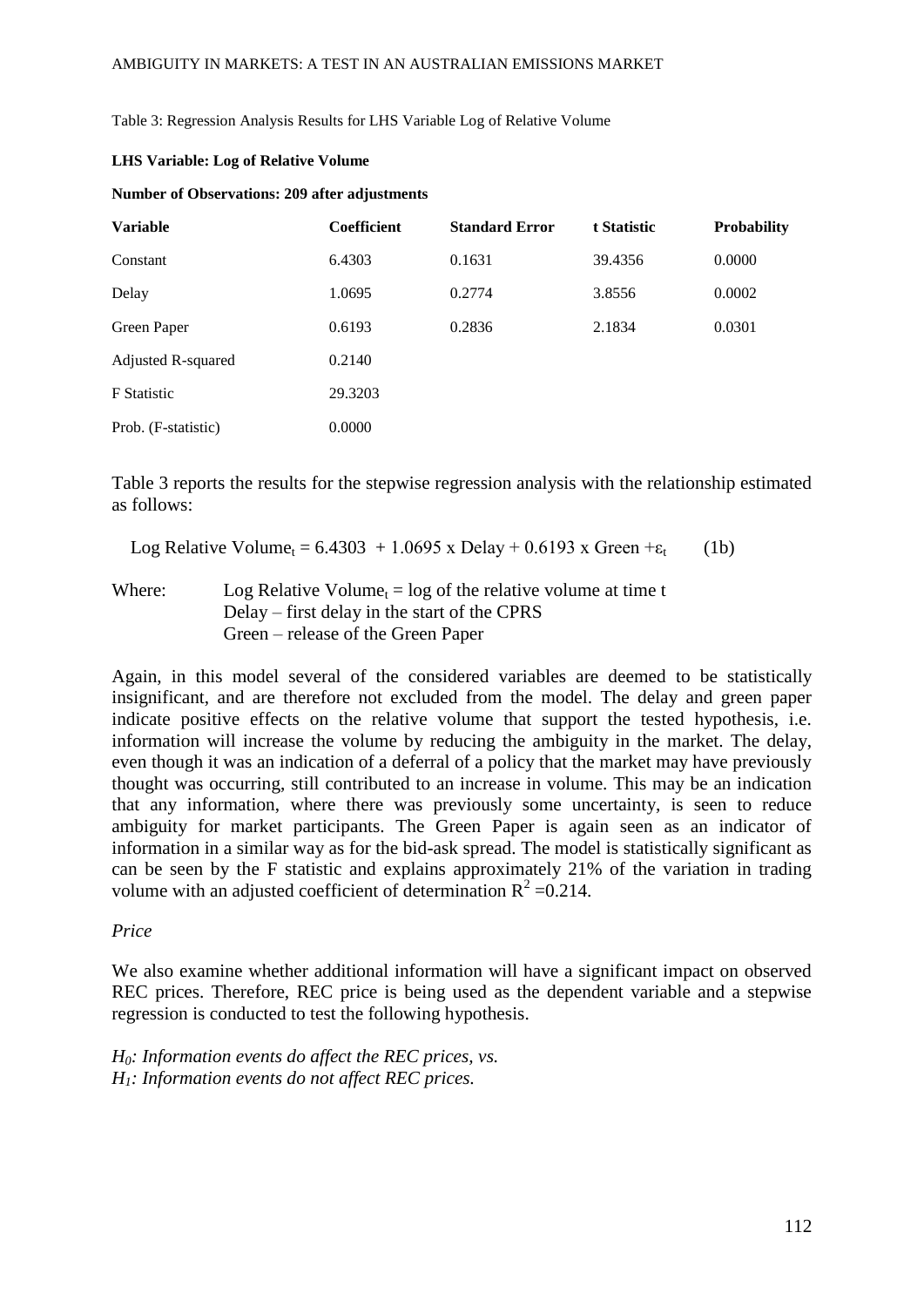Table 4: Regression Analysis Results for LHS Variable Log Price

#### **LHS Variable: Log Price**

#### **Number of Observations: 209 after adjustments**

| <b>Variable</b>     | <b>Coefficient</b> | <b>Standard Error</b> | t Statistic | <b>Probability</b> |
|---------------------|--------------------|-----------------------|-------------|--------------------|
| Constant            | 3.5673             | 0.0242                | 147.4443    | 0.0000             |
| <b>News</b>         | 0.1513             | 0.0312                | 4.8512      | 0.0000             |
| Green Paper         | 0.2620             | 0.0401                | 6.5376      | 0.0000             |
| Delay               | $-0.2393$          | 0.0391                | $-6.1146$   | 0.0000             |
| Adjusted R-squared  | 0.2727             |                       |             |                    |
| <b>F</b> Statistic  | 26.9911            |                       |             |                    |
| Prob. (F-statistic) | 0.0000             |                       |             |                    |

Table 4 reports the regression analysis results with the final model suggesting the following relationship between Log Prices of RECs and the considered explanatory variables:

Log Price  $t = 3.5673 + 0.1513$  x News + 0.262 x Green – 0.2393 x Delay + $\varepsilon_t$  (1c)

Where: Log Price<sub>t</sub> = log of price at time t  $News = general news items$ Green = release of Green paper Delay = first delay of the CPRS

The news items, the Green Paper and the first delay have significant coefficients that indicate they have an effect on the price. As the news items have not been divided into positive and negative events, initially, we do not have a clear hypothesis for the sign of the coefficient. However the coefficient is positive, indicating that during the considered time period news releases have led to an increase of the price on average. The positive coefficient for the Green paper dummy variable, indicates that overall, prices were positively affected by the release of the Green paper. The coefficient on the delay variable is negative, which may be due to the possibility of lower compliance requirements which would reduce the likely demand for certificates.

The release of the Green Paper is statistically significant with positive coefficients in all models. This significance is most likely due to its release not long after the 2007 election of the Labor Party to federal government, after 11 years of the Liberal/National Coalition being in power. During the years of the Coalition Federal Government the climate change policy had not been a significant part of their policy platform. The Labor Government also ratified the Kyoto Protocol soon after coming to power which was another indication that they, and as such the Green Paper, were serious about climate change mitigation and the positive reaction indicated a reduction in uncertainty and ambiguity.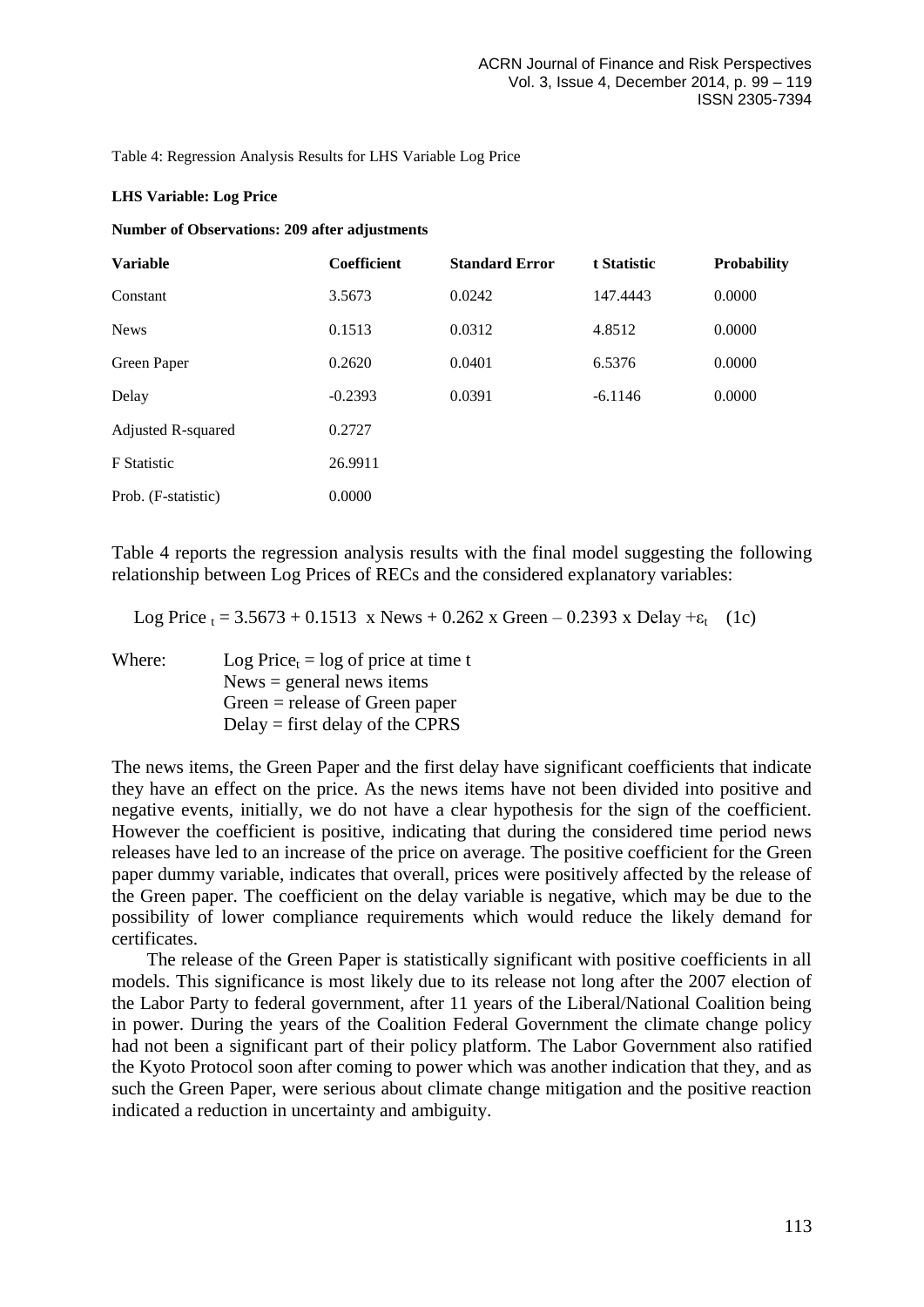#### *Summary of Findings*

We have identified some events that do not provide information to the market and have no effect on ambiguity. Two variables, Regulation and White Paper, are not statistically significant in any of the models and they have therefore been omitted from the final specifications. This lack of significance of the White Paper may be because it was the final version of the Green Paper and did not provide a lot of additional information. Regulation events were also expected through the news items and as such did not have new information for the market.

We find that exogenous variables are related to both the relative bid-ask spread and relative volume. Supporting our hypotheses, we find that the explanatory variables are negatively related to the relative spread and positively related to the relative volume. Our results, therefore suggest that significant information events reduce ambiguity in the market. We also examine the relationship with the price and find that news events are rather associated with a positive price reaction, with only the delay variable having a negative coefficient. We conclude that the negative price reaction in our sample may increase ambiguity while the other news events are associated with a positive price reaction, thereby adding value to the MRET market since it resolves uncertainty about the market.

### **Conclusion**

We examine whether information related to climate change mitigation in Australia reduces the ambiguity surrounding investor participation in Australia's largest emissions trading scheme, the

Mandatory Renewable Energy Target Scheme (MRET). We find that the dissemination of news, especially around key regulatory releases, decreases the bid-ask spread and increases volume in the MRET market. We interpret these results as evidence that ambiguity in markets can be reduced through information. In the considered MRET, a price reaction is also in indicator of participants' evaluation of the sustainability of the scheme, such that an increase in prices indicates that perceptions of the market's importance as an instrument of reducing greenhouse gas emissions may have increased. Conversely, a reduction in the price is associated with uncertainty and an increase in ambiguity.

Our results support findings by Easley and O'Hara (2010) who suggest that in the case of uncertain events, regulation can moderate the effect of ambiguity and increase participation and ultimately welfare goals in financial markets. Easley and O'Hara (2010, pp. 1843–44) indicate that during a market's development stage, 'the role of ambiguity seems particularly significant, as even sophisticated investors elsewhere may feel unsophisticated when it comes to investing in unfamiliar settings'. The MRET falls into the 'developing market' category and demonstrates the role of regulation in addressing ambiguity.

Science-related uncertainties drive some of the ambiguity in this market. In particular tipping points, the speed at which technology can improve, and the economic impacts of addressing climate change, are uncertainties in emissions markets. The additional manmade uncertainties relating to regulation are affected by government policy. Consistent with Fuss et al. (2008), we find that policy makers are failing to provide the necessary long-term signals to ensure emitters will commit to investments into emission-reducing technology and emissionreducing energy sources. Our findings emphasise the need for clear policy direction from the Australian federal government. The suggestion by Lester and Neuhoff (2009) of setting annual milestones and monitoring can be incorporated into any Australian federal government policy to provide information and some stability and incentives for participants,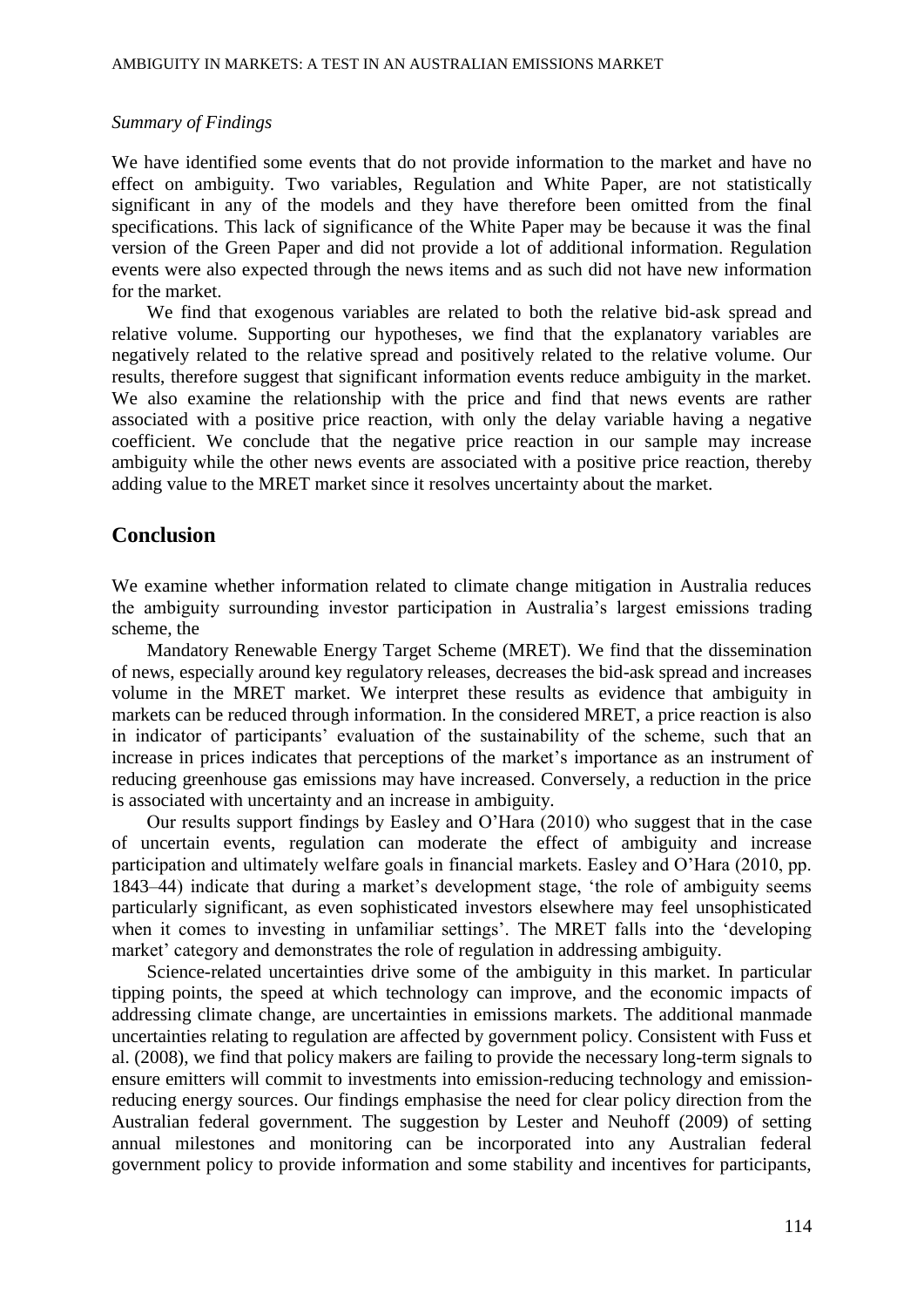while reducing uncertainty. Long-term government policy can improve the efficiency in this market by eliminating ambiguity about government action.

We suggest some areas where future work on ambiguity could be undertaken. Further analysis of trading since the commencement of the split in the RECs could examine the effect of the introduction of the carbon tax. Such an analysis would also accomplish a comparison of the effects of news on price spreads and trading volume, to determine if the new legislation provided a less ambiguous trading environment for participants. Clearly, the change to a Coalition federal government in 2013 and the new climate change policy direction would also be of interest to analyse. We leave this analysis to future work.

### **References**

- Balduzzi, P., Elton, E J, and Green, T.C., (2001). Economic news and bond prices: evidence from the U.S. treasury market. *Journal of Financial and Quantitative Analysis.* 36 (4), pp. 523-543
- Bomfin, A.N., (2003). Pre-announcement effects, news and volatility: monetary policy and the stock market. *Journal of Banking & Finance.* 27 (1), pp. 133-151
- Bossaerts, P., Ghirardato, P., Guarnaschelli, S. and Zame, W.R., (2010). Ambiguity in asset markets: theory and experiment. *Review of Financial Studies.* 23 (4),, pp. 1325-1359
- Carbon Expo Australasia 2013 (2013), Melbourne Australia December 2 4, 2013,Speaker Presentations, viewed 25 April, 2014 *http://www.carbonexpo.com.au/cgi-sys*
- Chateauneuf, A. and Cohen, M., (2000). 'Choquet expected utility model: a new approach to individual behaviour under uncertainty and to social welfare'. In Grabisch, M., Murofushi, T. and Sugeno, M. (ed), *Fuzzy measures and integrals – theory and applications.*1 st ed. Physica Verlag. pp.289-313.
- Chevallier, J., (2010). The impact of Australian ETS news on wholesale spot electricity prices: An exploratory analysis. *Energy Policy.* 38 (8), pp. 3910-3921.
- Climate Change and Business Centre, (2010) *Conference Communique Business target greenhouse gas cuts in Australia and New Zealand*. [ONLINE] Accessed 18 June 201[1 http://www.climateandbusiness.com](http://www.climateandbusiness.com/)
- Copeland, T. E. and Galai, D., (1983). Information Effects on the Bid-Ask Spread. *Journal of Finance.* 38 (5), pp. 1457-1469.
- Department of Agriculture. *Energy Update 2011*. (2011) [ONLINE] Australian Government, Accessed 27 June 201[4 http://data.daff.gov.au/data/warehouse/pe\\_abares99010610/EnergyUpdate\\_2011\\_REPORT.pdf](http://data.daff.gov.au/data/warehouse/pe_abares99010610/EnergyUpdate_2011_REPORT.pdf)
- Department of the Environment. *Australian National Greenhouse Accounts, National Inventory Report 2012, The Australian Government Submission to the United Nations Framework Convention on Climate Change.* Australian Government, accessed 4 August, 2014 [http://unfccc.int/national\\_reports/annex\\_i\\_ghg\\_inventories/national\\_inventories\\_submissions/items/81](http://unfccc.int/national_reports/annex_i_ghg_inventories/national_inventories_submissions/items/8108.php) [08.php](http://unfccc.int/national_reports/annex_i_ghg_inventories/national_inventories_submissions/items/8108.php)
- [Dickey,](http://www.sciencedirect.com/science?_ob=ArticleURL&_udi=B6V84-3T51RH8-2P&_user=21981&_rdoc=1&_fmt=&_orig=search&_sort=d&view=c&_acct=C000002378&_version=1&_urlVersion=0&_userid=21981&md5=d703f0c51ca134d7d804299cd335dd29#bb1#bb1) D.A. and Fuller, W.A., (1981). Likelihood ratio statistics for autoregressive time series with a unit root. *Econometrica*. 49 (4), pp. 1057-1072
- Dow J. and Werlang S.R. da Costa., (1993). Uncertainty aversion, risk aversion and the optimal choice of portfolio. *Econometrica*, 60 (1), pp. 197 - 204
- Drakopoulos, S.A., (1992). Keynes' Economic thought and the theory of consumer behaviour. *Scottish Journal of Political Economy.* 39 (3), pp. 318-336
- Easley, D. and O'Hara, M., (1992). Adverse selection and large trade volume: the implications for market efficiency. *Journal of Financial and Quantitative Analysis*. 27 (2), pp. 185-208.
- Easley, D. and O'Hara, M., (2005). Regulation and return: the role of ambiguity. Working Paper, *Johnson Graduate School of Management, Cornell University, 2005*, [ONLINE] [http://www.econ.upf.edu/docs/seminars/ohara.pdf.](http://www.econ.upf.edu/docs/seminars/ohara.pdf) [Last Accessed 30 August 2012].
- Easley, D. and O'Hara, M., (2009). Ambiguity and nonparticipation: the role of regulation. *Review of Financial Studies.* 22 (5), pp. 1777-1815.
- Easley, D. and O'Hara, M., (2010). Microstructure and ambiguity. *Journal of Finance.* 65 (5), pp.1817-1846
- Ellsberg, D., (1961). Risk, Ambiguity, and Savage Axioms. *The Quarterly Journal of Economics*. 75, pp. 643- 669.
- Ford, J.L., Kelsey, D. and Pang, W., (2006). Information and ambiguity: contrarian and herd behaviour in financial markets. *Working Paper*, [ONLINE] Available at: [http://eprints.kingston.ac.uk/6497/1/herd-](http://eprints.kingston.ac.uk/6497/1/herd-081022,david,_spellchecked,oct08.pdf)[081022,david,\\_spellchecked,oct08.pdf.](http://eprints.kingston.ac.uk/6497/1/herd-081022,david,_spellchecked,oct08.pdf) [Last Accessed 30 August 2012].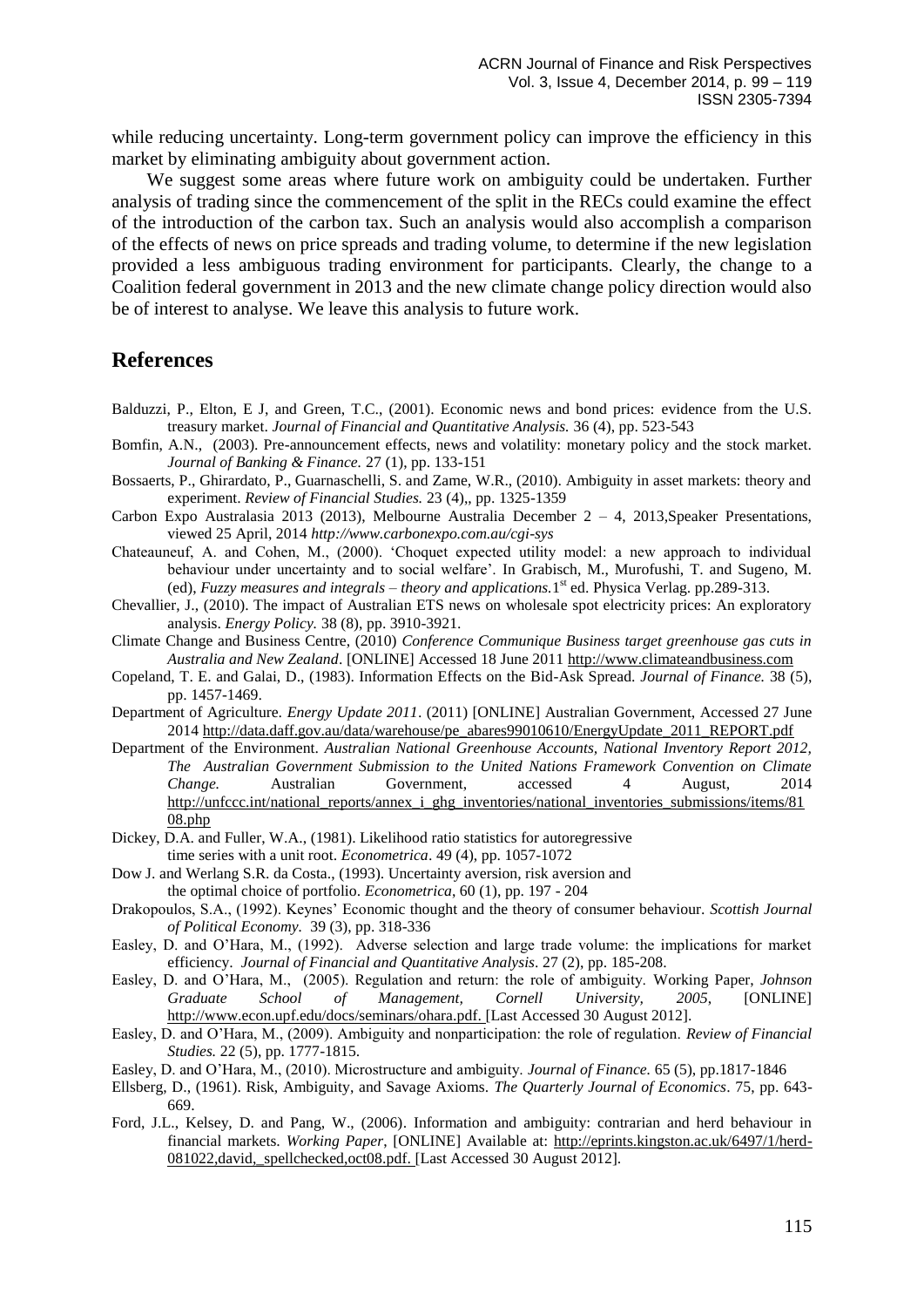- Fuss, S., Szolgayova, J., Obersteiner, M. and Gusti, M., (2008). Investment under market and climate policy uncertainty. *Applied Energy*. 85 (8), pp. 708-721
- Grubb, M. and Neuhoff, K., (2006). Allocation and competitiveness in the EU emission trading scheme: policy overview. *Cambridge Working Papers in Economics 0645, Faculty of Economics, University of Cambridge*. Accessed 30 August 2012 [http://www.eprg.group.cam.ac.uk/wp](http://www.eprg.group.cam.ac.uk/wp-content/uploads/2008/11/eprg0622.pdf)[content/uploads/2008/11/eprg0622.pdf](http://www.eprg.group.cam.ac.uk/wp-content/uploads/2008/11/eprg0622.pdf)
- Guidolin, M. and Rinaldi, F., (2013). Ambiguity in asset pricing and portfolio choice: a review of the literature. *Theory and Decision*. 74 (2), pp. 183-217.
- Guo, L., (2013). Determinants of credit spreads: the role of ambiguity and information uncertainty. *North American Journal of Economics and Finance*. 24, pp. 279-297.
- Hardin, G., (1968). The tragedy of the commons. *Science*. 162, pp. 1243 1248.
- Intergovernmental Panel on Climate Change, (2013), Fifth Assessment Report (AR5),<http://www.ipcc.ch/>
- Jotzo, F. and Betz, R., (2009). Australia's emissions trading scheme: opportunities and obstacles for linking. *Climate Policy*. 9 (4), pp. 402-414.
- Jotzo, F. & Pezzey, J.C.V., (2007). Optimal intensity targets for greenhouse gas emissions trading under uncertainty. *Environmental and Resource Economics.* 38, pp. 259-284.
- Karpoff, J.M., (1987). The relation between price changes and trading volume: a survey. *Journal of Financial and Quantitative Analysis.* 22 (1), pp. 109-126.
- Lester, S. and Neuhoff, K., (2009). Policy targets: lessons for effective implementation of climate actions. *Climate Policy.* 9 (5), pp. 464-480.
- Meadowcroft, J., (2009). Climate change governance, background paper to the 2010 World Development Report. *Policy Research Working* Paper 2009, The World Bank.
- Riedy, C., (2003). Subsidies that encourage fossil fuel use in Australia. *Working Paper Institute for Sustainable Futures, UTS*, Accessed 30 August 201[2 http://sydneypeakoil.com/downloads/CR\\_2003\\_paper.pdf](http://sydneypeakoil.com/downloads/CR_2003_paper.pdf)
- Routledge, B.R. and Zin, S.E., (2009). Model uncertainty and liquidity. *Review of Economic Dynamics.* 12, pp. 543-566.
- Sarin, R.K. and Weber, M., (1993). Effects of ambiguity in market experiments, *Management Science.* 39, pp. 602-615.
- Sato, M., Grubb, M., Cust, J., Chan, K., Korppoo, A. and Ceppi, P., (2007). Differentiation and Dynamics of Competitiveness Impacts from the EU ETS. *Cambridge Working Papers in Economics 0712, Faculty of Economics, University of Cambridge,* Accessed 30 August 2012
- <http://www.eprg.group.cam.ac.uk/wp-content/uploads/2008/11/eprg0704.pdf>
- Savage L.J, (1954). *The foundations of statistics,* New York: John Wiley and Sons.
- Stigler, G.J., (1950). The development of utility theory. *The Journal of Political Economy.* 58 (4), pp. 307-327.
- Ui, T., (2013). The ambiguity premium vs. the risk premium under limited market participation. *Review of Finance.* 15, pp. 245-275.
- Venkatesh, P.C. and Chiang, R., (1986). Information asymmetry and the dealer's bid-ask spread: a case study of earnings and dividend announcements. *The Journal of Finance.* 41 (5), pp. 1089-1102.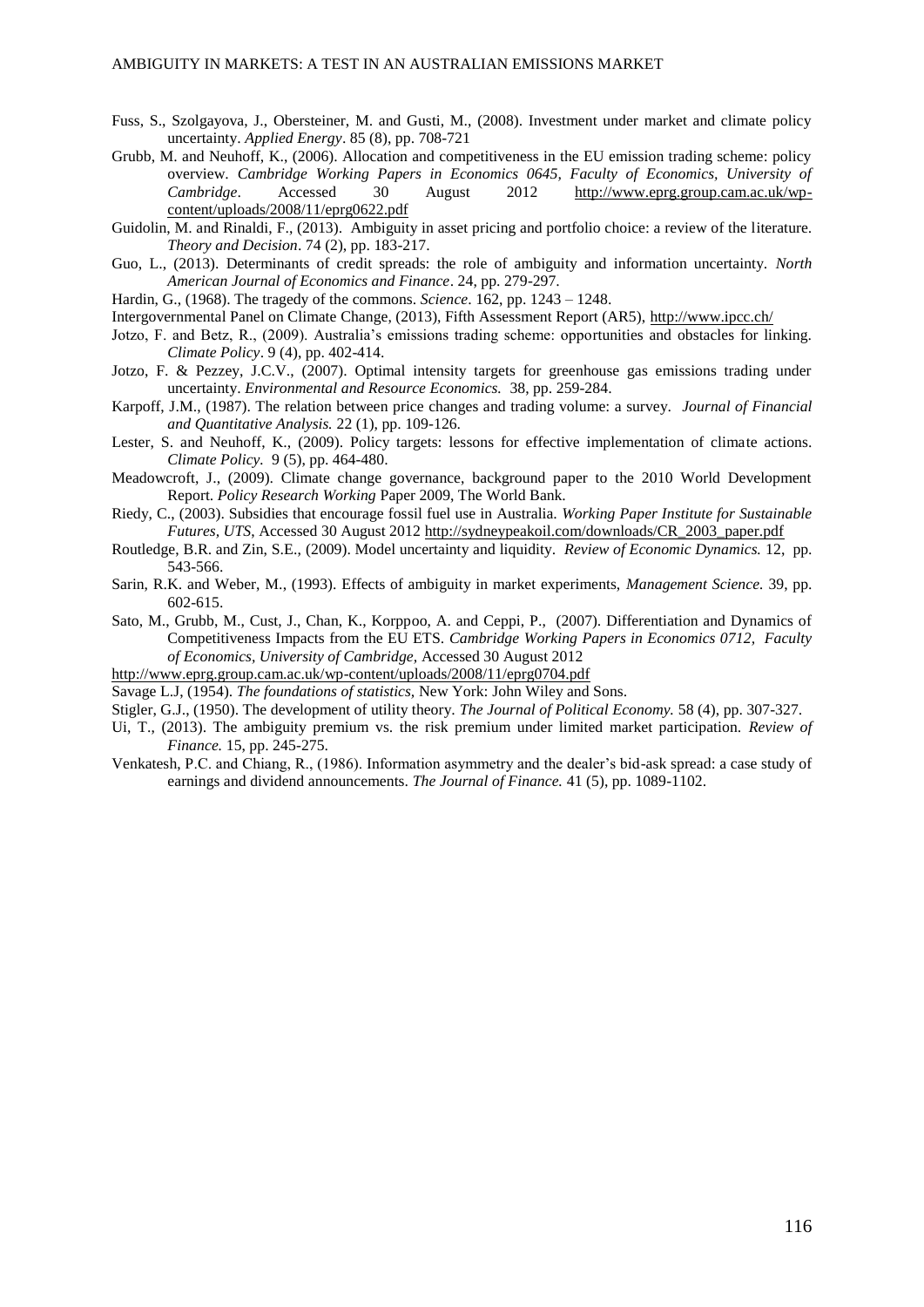# **Appendix 1**

The table below shows all the dummy variables used in the analysis in this paper. The dummies for general news items (news) and regulatory changes (regulations) are from 1 January 2007 to 31 December 2010. The first delay of the CPRS (Delay) is taken from 15/4/09, the Garnaut Report (Garnaut) is taken from 1/10/08, the Green Paper (Green) from 9/7/08 and the White Paper (White) from 11/12/08.

| <b>Date</b> | <b>Delay</b>     | Garnaut          | Green            | <b>News</b>      | <b>Regulation</b> | White            |
|-------------|------------------|------------------|------------------|------------------|-------------------|------------------|
| 6/06/2007   | $\boldsymbol{0}$ | $\boldsymbol{0}$ | $\boldsymbol{0}$ | $\mathbf{1}$     | $\boldsymbol{0}$  | $\boldsymbol{0}$ |
| 25/07/2007  | $\boldsymbol{0}$ | $\boldsymbol{0}$ | $\boldsymbol{0}$ | $\boldsymbol{0}$ | $\mathbf{1}$      | $\boldsymbol{0}$ |
| 1/08/2007   | $\boldsymbol{0}$ | $\boldsymbol{0}$ | $\boldsymbol{0}$ | $\boldsymbol{0}$ | $\mathbf{1}$      | $\boldsymbol{0}$ |
| 29/08/2007  | $\boldsymbol{0}$ | $\boldsymbol{0}$ | $\boldsymbol{0}$ | $\boldsymbol{0}$ | $\mathbf{1}$      | $\boldsymbol{0}$ |
| 5/09/2007   | $\boldsymbol{0}$ | $\boldsymbol{0}$ | $\boldsymbol{0}$ | $\mathbf{1}$     | $\boldsymbol{0}$  | $\boldsymbol{0}$ |
| 3/10/2007   | $\boldsymbol{0}$ | $\boldsymbol{0}$ | $\boldsymbol{0}$ | $\boldsymbol{0}$ | $\,1$             | $\boldsymbol{0}$ |
| 28/11/2007  | $\boldsymbol{0}$ | $\boldsymbol{0}$ | $\boldsymbol{0}$ | $\mathbf{1}$     | $\boldsymbol{0}$  | $\boldsymbol{0}$ |
| 5/12/2007   | $\boldsymbol{0}$ | $\boldsymbol{0}$ | $\boldsymbol{0}$ | $\mathbf{1}$     | $\boldsymbol{0}$  | $\boldsymbol{0}$ |
| 12/12/2007  | $\boldsymbol{0}$ | $\boldsymbol{0}$ | $\boldsymbol{0}$ | $\mathbf{1}$     | $\boldsymbol{0}$  | $\boldsymbol{0}$ |
| 19/12/2007  | $\boldsymbol{0}$ | $\boldsymbol{0}$ | $\boldsymbol{0}$ | $\mathbf{1}$     | $\boldsymbol{0}$  | $\boldsymbol{0}$ |
| 23/01/2008  | $\boldsymbol{0}$ | $\boldsymbol{0}$ | $\boldsymbol{0}$ | $\mathbf{1}$     | $\boldsymbol{0}$  | $\boldsymbol{0}$ |
| 27/02/2008  | $\boldsymbol{0}$ | $\boldsymbol{0}$ | $\boldsymbol{0}$ | $\mathbf{1}$     | $\boldsymbol{0}$  | $\boldsymbol{0}$ |
| 5/03/2008   | $\boldsymbol{0}$ | $\boldsymbol{0}$ | $\boldsymbol{0}$ | $\mathbf{1}$     | $\boldsymbol{0}$  | $\boldsymbol{0}$ |
| 26/03/2008  | $\boldsymbol{0}$ | $\boldsymbol{0}$ | $\boldsymbol{0}$ | $\mathbf{1}$     | $\boldsymbol{0}$  | $\boldsymbol{0}$ |
| 9/04/2008   | $\boldsymbol{0}$ | $\boldsymbol{0}$ | $\boldsymbol{0}$ | $\mathbf{1}$     | $\boldsymbol{0}$  | $\boldsymbol{0}$ |
| 16/04/2008  | $\boldsymbol{0}$ | $\boldsymbol{0}$ | $\boldsymbol{0}$ | $\mathbf{1}$     | $\boldsymbol{0}$  | $\boldsymbol{0}$ |
| 23/04/2008  | $\boldsymbol{0}$ | $\boldsymbol{0}$ | $\boldsymbol{0}$ | $\mathbf{1}$     | $\boldsymbol{0}$  | $\boldsymbol{0}$ |
| 30/04/2008  | $\boldsymbol{0}$ | $\boldsymbol{0}$ | $\boldsymbol{0}$ | $\mathbf 1$      | $\boldsymbol{0}$  | $\boldsymbol{0}$ |
| 7/05/2008   | $\boldsymbol{0}$ | $\boldsymbol{0}$ | $\boldsymbol{0}$ | $\mathbf{1}$     | $\boldsymbol{0}$  | $\boldsymbol{0}$ |
| 14/05/2008  | $\boldsymbol{0}$ | $\boldsymbol{0}$ | $\boldsymbol{0}$ | $\mathbf{1}$     | $\boldsymbol{0}$  | $\boldsymbol{0}$ |
| 28/05/2008  | $\boldsymbol{0}$ | $\boldsymbol{0}$ | $\boldsymbol{0}$ | $\mathbf 1$      | $\boldsymbol{0}$  | $\boldsymbol{0}$ |
| 4/06/2008   | $\boldsymbol{0}$ | $\boldsymbol{0}$ | $\boldsymbol{0}$ | $\mathbf 1$      | $\boldsymbol{0}$  | $\boldsymbol{0}$ |
| 18/06/2008  | $\boldsymbol{0}$ | $\boldsymbol{0}$ | $\boldsymbol{0}$ | $\mathbf 1$      | $\boldsymbol{0}$  | $\boldsymbol{0}$ |
| 25/06/2008  | $\boldsymbol{0}$ | $\boldsymbol{0}$ | $\boldsymbol{0}$ | $\,1$            | $\boldsymbol{0}$  | $\boldsymbol{0}$ |
| 9/07/2008   | $\boldsymbol{0}$ | $\boldsymbol{0}$ | $\,1$            | $\,1$            | $\boldsymbol{0}$  | $\boldsymbol{0}$ |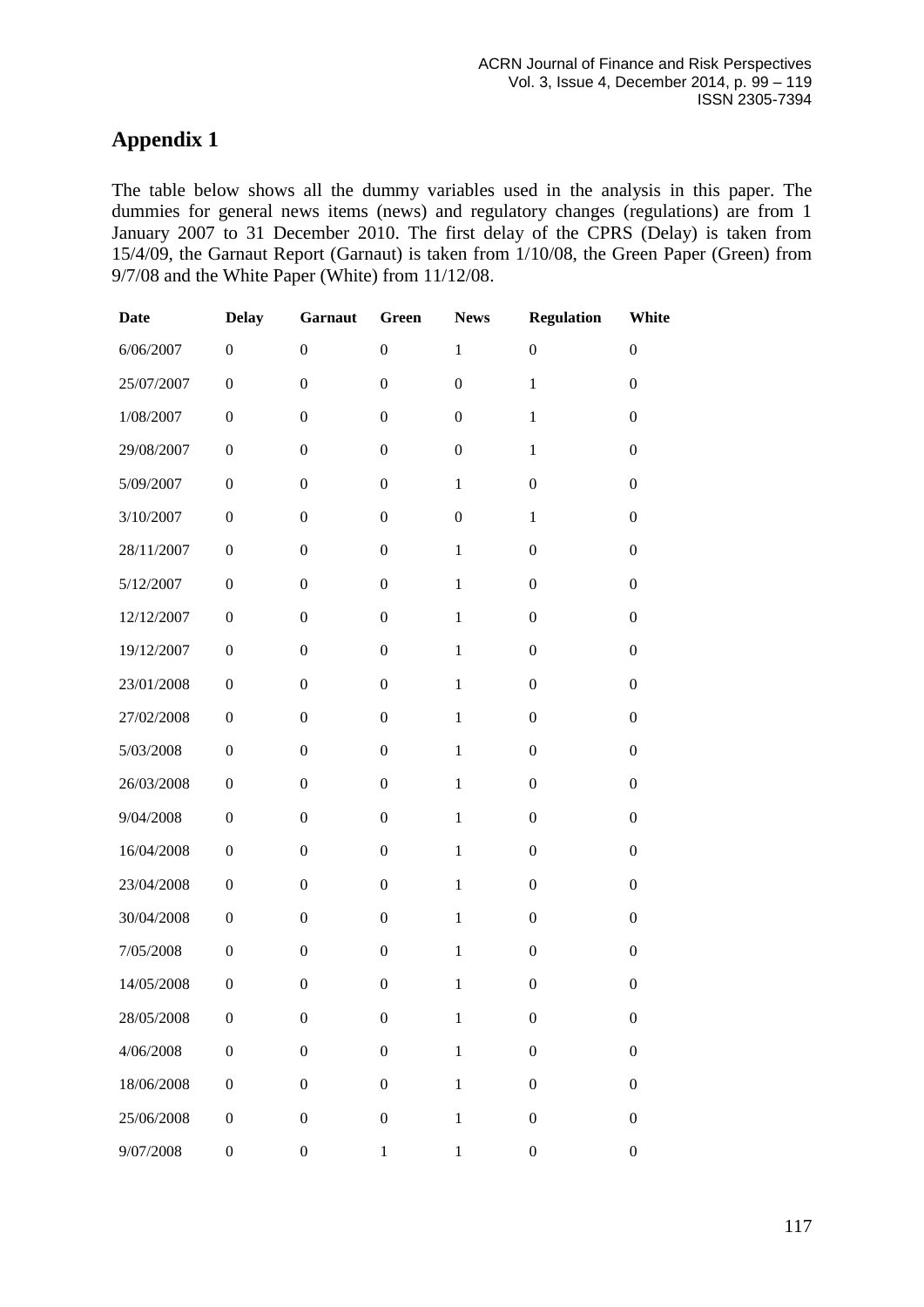#### AMBIGUITY IN MARKETS: A TEST IN AN AUSTRALIAN EMISSIONS MARKET

| <b>Date</b> | <b>Delay</b>     | Garnaut          | Green        | <b>News</b>      | <b>Regulation</b> | White            |
|-------------|------------------|------------------|--------------|------------------|-------------------|------------------|
| 24/07/2008  | $\boldsymbol{0}$ | $\boldsymbol{0}$ | $\mathbf{1}$ | $\mathbf{1}$     | $\boldsymbol{0}$  | $\overline{0}$   |
| 6/08/2008   | $\boldsymbol{0}$ | $\boldsymbol{0}$ | $\mathbf{1}$ | $\mathbf{1}$     | $\boldsymbol{0}$  | $\boldsymbol{0}$ |
| 3/09/2008   | $\boldsymbol{0}$ | $\boldsymbol{0}$ | $\mathbf{1}$ | $\mathbf{1}$     | $\boldsymbol{0}$  | $\boldsymbol{0}$ |
| 10/09/2008  | $\boldsymbol{0}$ | $\boldsymbol{0}$ | $\mathbf{1}$ | $\mathbf{1}$     | $\boldsymbol{0}$  | $\boldsymbol{0}$ |
| 17/09/2008  | $\boldsymbol{0}$ | $\boldsymbol{0}$ | $\mathbf{1}$ | $\boldsymbol{0}$ | $\mathbf{1}$      | $\mathbf{0}$     |
| 24/09/2008  | $\boldsymbol{0}$ | $\boldsymbol{0}$ | $\mathbf{1}$ | $\boldsymbol{0}$ | $\mathbf{1}$      | $\boldsymbol{0}$ |
| 1/10/2008   | $\boldsymbol{0}$ | $\mathbf{1}$     | $\mathbf{1}$ | $\mathbf{1}$     | $\boldsymbol{0}$  | $\boldsymbol{0}$ |
| 8/10/2008   | $\boldsymbol{0}$ | $\mathbf{1}$     | $\mathbf{1}$ | $\boldsymbol{0}$ | $\mathbf{1}$      | $\boldsymbol{0}$ |
| 15/10/2008  | $\boldsymbol{0}$ | $\mathbf{1}$     | $\mathbf{1}$ | $\boldsymbol{0}$ | $\mathbf{1}$      | $\boldsymbol{0}$ |
| 22/10/2008  | $\boldsymbol{0}$ | $\mathbf{1}$     | $\mathbf{1}$ | $\mathbf{1}$     | $\boldsymbol{0}$  | $\boldsymbol{0}$ |
| 29/10/2008  | $\boldsymbol{0}$ | $\mathbf{1}$     | $\mathbf{1}$ | $\boldsymbol{0}$ | $\mathbf{1}$      | $\boldsymbol{0}$ |
| 5/11/2008   | $\boldsymbol{0}$ | $\mathbf{1}$     | $\mathbf{1}$ | $\boldsymbol{0}$ | $\mathbf{1}$      | $\boldsymbol{0}$ |
| 19/11/2008  | $\boldsymbol{0}$ | $\mathbf{1}$     | $\mathbf{1}$ | $\mathbf{1}$     | $\boldsymbol{0}$  | $\boldsymbol{0}$ |
| 3/12/2008   | $\boldsymbol{0}$ | $\mathbf{1}$     | $\mathbf{1}$ | $\mathbf{1}$     | $\boldsymbol{0}$  | $\boldsymbol{0}$ |
| 11/12/2008  | $\boldsymbol{0}$ | $\mathbf{1}$     | $\mathbf{1}$ | $\mathbf{1}$     | $\boldsymbol{0}$  | $\mathbf{1}$     |
| 17/12/2008  | $\boldsymbol{0}$ | $\mathbf{1}$     | $\mathbf{1}$ | $\mathbf{1}$     | $\boldsymbol{0}$  | $\mathbf{1}$     |
| 24/12/2008  | $\boldsymbol{0}$ | $\mathbf{1}$     | $\mathbf{1}$ | $\mathbf{1}$     | $\boldsymbol{0}$  | $\mathbf{1}$     |
| 7/01/2009   | $\boldsymbol{0}$ | $\mathbf{1}$     | $\mathbf{1}$ | $\mathbf{1}$     | $\boldsymbol{0}$  | $\mathbf{1}$     |
| 14/01/2009  | $\boldsymbol{0}$ | $\mathbf{1}$     | $\mathbf{1}$ | $\boldsymbol{0}$ | $\mathbf{1}$      | $\mathbf{1}$     |
| 4/02/2009   | $\boldsymbol{0}$ | $\mathbf{1}$     | $\mathbf{1}$ | $\mathbf{1}$     | $\boldsymbol{0}$  | $\mathbf{1}$     |
| 25/02/2009  | $\boldsymbol{0}$ | $\mathbf{1}$     | $\,1\,$      | $\mathbf{1}$     | $\boldsymbol{0}$  | $\,1$            |
| 4/03/2009   | $\boldsymbol{0}$ | $\mathbf{1}$     | $\mathbf 1$  | $\mathbf{1}$     | $\boldsymbol{0}$  | $\mathbf{1}$     |
| 11/03/2009  | $\boldsymbol{0}$ | $\mathbf{1}$     | $\mathbf{1}$ | $\boldsymbol{0}$ | $\mathbf{1}$      | $\mathbf{1}$     |
| 18/03/2009  | $\boldsymbol{0}$ | $\mathbf{1}$     | $\mathbf{1}$ | $\mathbf{1}$     | $\boldsymbol{0}$  | $\mathbf{1}$     |
| 25/03/2009  | $\boldsymbol{0}$ | $\mathbf{1}$     | $\mathbf{1}$ | $\mathbf{1}$     | $\boldsymbol{0}$  | $\mathbf{1}$     |
| 1/04/2009   | $\boldsymbol{0}$ | $\mathbf{1}$     | $\mathbf 1$  | $\mathbf 1$      | $\boldsymbol{0}$  | $\mathbf{1}$     |
| 8/04/2009   | $\boldsymbol{0}$ | $\mathbf{1}$     | $\,1$        | $\mathbf{1}$     | $\mathbf{1}$      | $\mathbf{1}$     |
| 15/04/2009  | $\mathbf{1}$     | $\mathbf{1}$     | $\mathbf{1}$ | $\boldsymbol{0}$ | $\boldsymbol{0}$  | $\mathbf{1}$     |
| 22/04/2009  | $\,1$            | $\mathbf{1}$     | $\,1\,$      | $\mathbf{1}$     | $\boldsymbol{0}$  | $\mathbf{1}$     |
| 29/04/2009  | $\mathbf{1}$     | $\mathbf{1}$     | $\,1\,$      | $\boldsymbol{0}$ | $\,1$             | $\mathbf{1}$     |
| 6/05/2009   | $\,1$            | $\,1$            | $\,1$        | $\,1$            | $\boldsymbol{0}$  | $\,1$            |